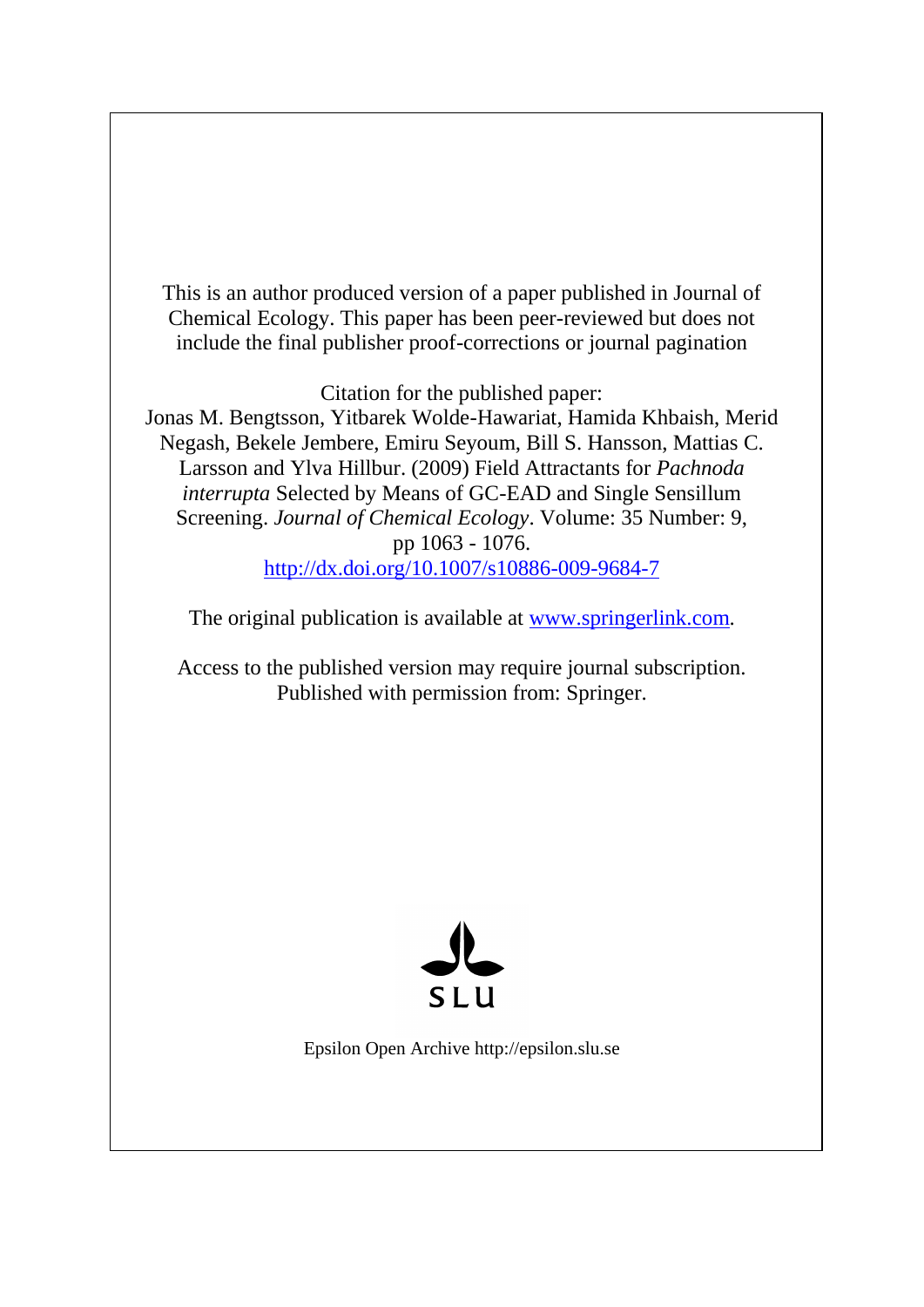# FIELD ATTRACTANTS FOR *Pachnoda interrupta* (COLEOPTERA: SCARABAEIDAE) SELECTED BY MEANS OF GC-EAD AND SINGLE SENSILLUM SCREENING

# JONAS M. BENGTSSON\*<sup>1</sup>, YITBAREK WOLDE-HAWARIAT $^{1,2,3}$ , HAMIDA KHBAISH $^1$ , MERID NEGASH $^{2,4}$ , BEKELE JEMBERE $^{2\dagger}$ , EMIRU SEYOUM $^2$ , BILL S. HANSSON $^{1,4}$ , MATTIAS C. LARSSON $^{1}$ , YLVA HILLBUR $^{1}$

*<sup>1</sup>Department of Plant Protection Biology, Swedish University of Agricultural Sciences, PO Box 44, 230 53 Alnarp, Sweden <sup>2</sup>Department of Biology, Addis Ababa University, PO Box 1176, Addis Ababa, Ethiopia <sup>3</sup>Department of Plant Sciences, Wollo University, Dessie, Ethiopia* 

*<sup>4</sup>Department of Evolutionary Neuroethology, Max Planck Institute for Chemical Ecology, Hans-Knoell-Strasse 8, Jena, Germany* 

\*To whom correspondence should be addressed. E-mail: Jonas.Bengtsson@ltj.slu.se † Dr. Bekele Jembere passed away on March 26th 2009 due to sudden illness. We dedicate this article to his memory.

**Abstract -** The sorghum chafer, *Pachnoda interrupta* Olivier (Coleoptera: Scarabaeidae: Cetoniinae), is a key pest on sorghum, *Sorghum bicolor* (L.) Moench (Poaceae), in Ethiopia. At present there is a lack of efficient control methods. Trapping shows promise for reduction of the pest population, but would benefit from the development of attractive lures. To find attractants that could be used for control of *P. interrupta*, either by mass trapping or by monitoring as part of integrated pest management, we screened headspace collections of sorghum and the highly attractive weed *Abutilon figarianum* Webb (Malvaceae) for antennal activity using gas chromatograph-coupled electroantennographic detection (GC-EAD). Compounds active in GC-EAD were identified by combined gas chromatography and mass spectrometry (GC-MS). Field trapping suggested that attraction is governed by a few influential compounds, rather than specific odor blends. Synthetic sorghum and abutilon odor blends were attractive, but neither blend outperformed the previously tested attractants eugenol and methyl salicylate, of which the latter was also part of the abutilon blend. The strong influence of single compounds led us to search for novel attractive compounds, and to investigate the role of individual olfactory receptor neurons (ORNs) in the perception of kairomones. We screened the response characteristics of ORNs to 82 putative kairomones in single sensillum recordings (SSR), and found a number of key ligand candidates for specific classes of ORNs. Out of these key ligand candidates, six previously untested compounds were selected for field trapping trials: anethole, benzaldehyde, racemic 2,3-butanediol, isoamylalcohol, methyl benzoate and methyl octanoate. The compounds were selected on the basis that they activated different classes of ORNs, thus allowing us to test potential kairomones activating large non-overlapping populations of the peripheral olfactory system, while avoiding redundant multiple activations of the same ORN type. Field trapping results revealed that racemic 2,3-butanediol is a powerful novel attractant for *P. interrupta*.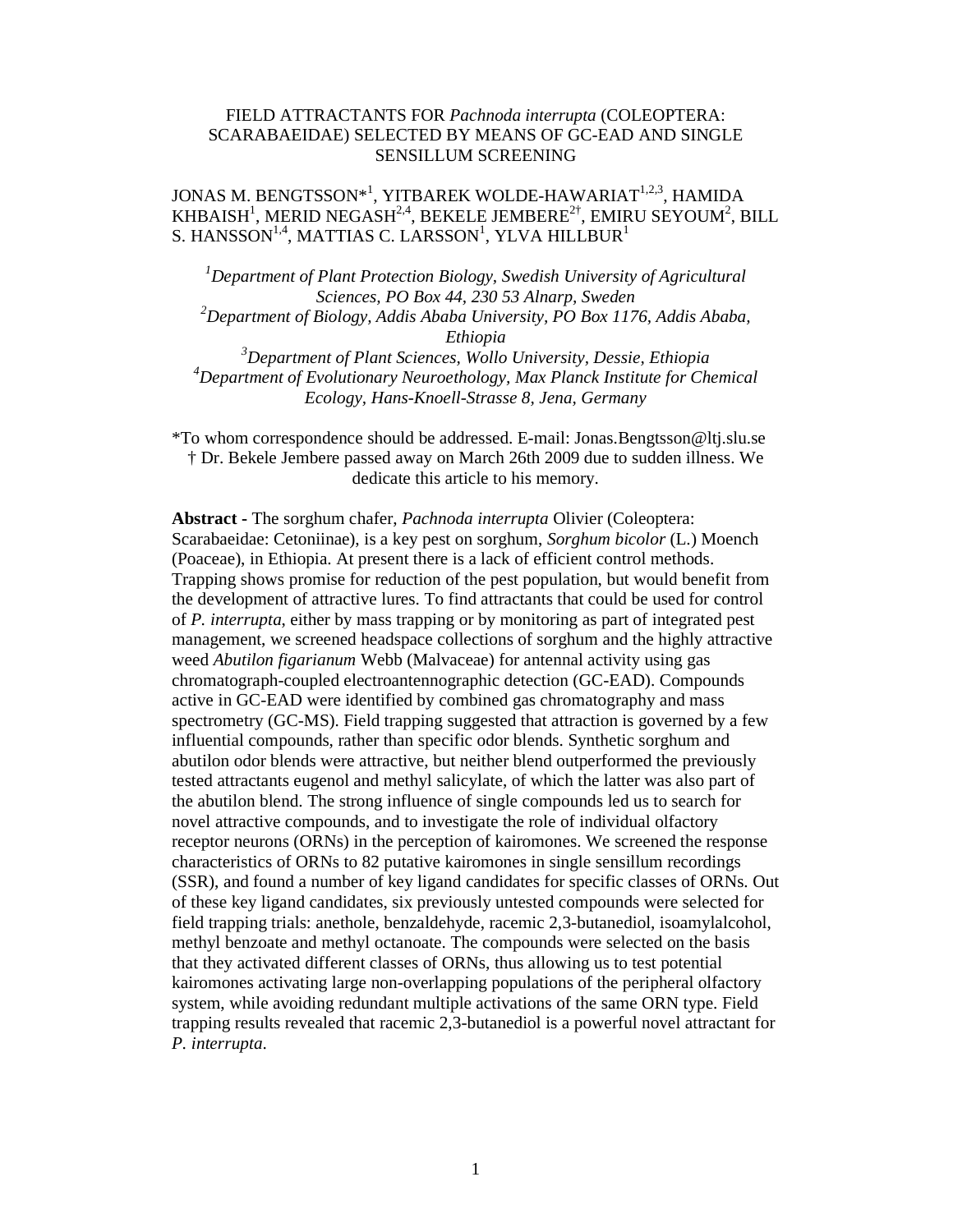**Key Words -** Electrophysiology, Field trapping test, Olfaction, Polyphagous herbivore, Pest control, Attractants, *Pachnoda interrupta*, Sorghum chafer, Coleoptera, Scarabaeidae

## INTRODUCTION

The adult sorghum chafer, *Pachnoda interrupta*, is a polyphagous herbivore that feeds on fruits and flowers of several plant species, e.g. banana (*Musa* spp.), mango (*Mangifera* spp.), acacia (*Acacia* spp.), orange (*Citrus sinensis*) and papaya (*Carica papaya*) (Clark and Crowe, 1978; Hiwot, 2000). Fermentation products, e.g. residue (dregs) from tella, an Ethiopian beer-like beverage, are highly attractive to the beetles (Ministry of Agriculture and Ethiopian Agricultural Research Organization, 1999). Tella is a spontaneously fermented beer (no yeast is added) which is brewed using water, flour of sorghum or other cereals, malt of barley or wheat, with crushed leaves of shiny-leaf buckthorn, *Rhamnus prinoides* Eschsch. (Rhamnaceae), instead of hops. *P. interrupta* adults also feed on the herbaceous weed abutilon, *Abutilon figarianum*, and food crops such as pearl millet, *Pennisetum glaucum* and sorghum, *Sorghum bicolor* (Schmutterer, 1969; Grunshaw, 1992; Jago, 1995; Sastawa and Lale, 2000). During the early 1990s, the sorghum chafer emerged as a key pest on sorghum in Ethiopia (Hiwot, 2000). Mean percent loss of sorghum yield due to *P. interrupta*  infestation can be as high as 70% (Yitbarek and Hiwot, 2000). Efficient control methods for this pest insect are lacking, but trapping using fruit (mainly *Musa* spp.) as bait shows promise for decreasing the pest population (Ministry of Agriculture and Ethiopian Agricultural Research Organization, 1999). The efficiency of trapping could be improved by using better traps and synthetic, standardized attractants (Wolde-Hawariat et al., 2007). Previous field experiments indicate that compounds commonly found in the odor profile of flowers and fruits have potential as attractants for *P*. *interrupta*, with high levels of attraction especially to methyl salicylate and eugenol (Wolde-Hawariat et al., 2007). Single compounds are efficient lures for many scarab species feeding on fruits and flowers (Donaldson et al., 1990), and studies have shown a high degree of overlap between active compounds identified from different food sources (Stensmyr et al., 2001). Continued efforts in field testing of novel synthetic attractants for the Japanese beetle, *Popillia japonica*, has led to the development of lures far outperforming initial versions (Potter and Held, 2002).

In search of attractants for pest insects, various approaches have been employed. Trial-and-error field screening of compounds has led to the identification of powerful attractants, e.g. for *P. japonica* (Potter and Held, 2002), even if the compounds tested have not had clear relation to the ecology of the species in question. A commonly employed method in search of field attractants is gas chromatography with electroantennographic detection (GC-EAD; Arn et al., 1975), which allows the identification of antennally active compounds in the volatile blends emitted by hosts. GC-EAD has led to the identification of several powerful kairomonal field attractants (see e.g. Linn et al., 2005). Few studies have, however, employed single sensillum recordings (SSR) to identify behaviorally active compounds (Stensmyr et al., 2001; Larsson et al., 2002; Larsson et al., 2003; Ulland et al., 2008), even though SSR may be a highly sensitive tool in detecting physiologically active components in the volatile profiles of host plants (Wibe, 2004), including compounds that do not elicit detectable GC-EAD responses (Blight et al., 1995; Wu et al., 1995; Barata et al., 2002). SSR has usually been employed as a means of describing and understanding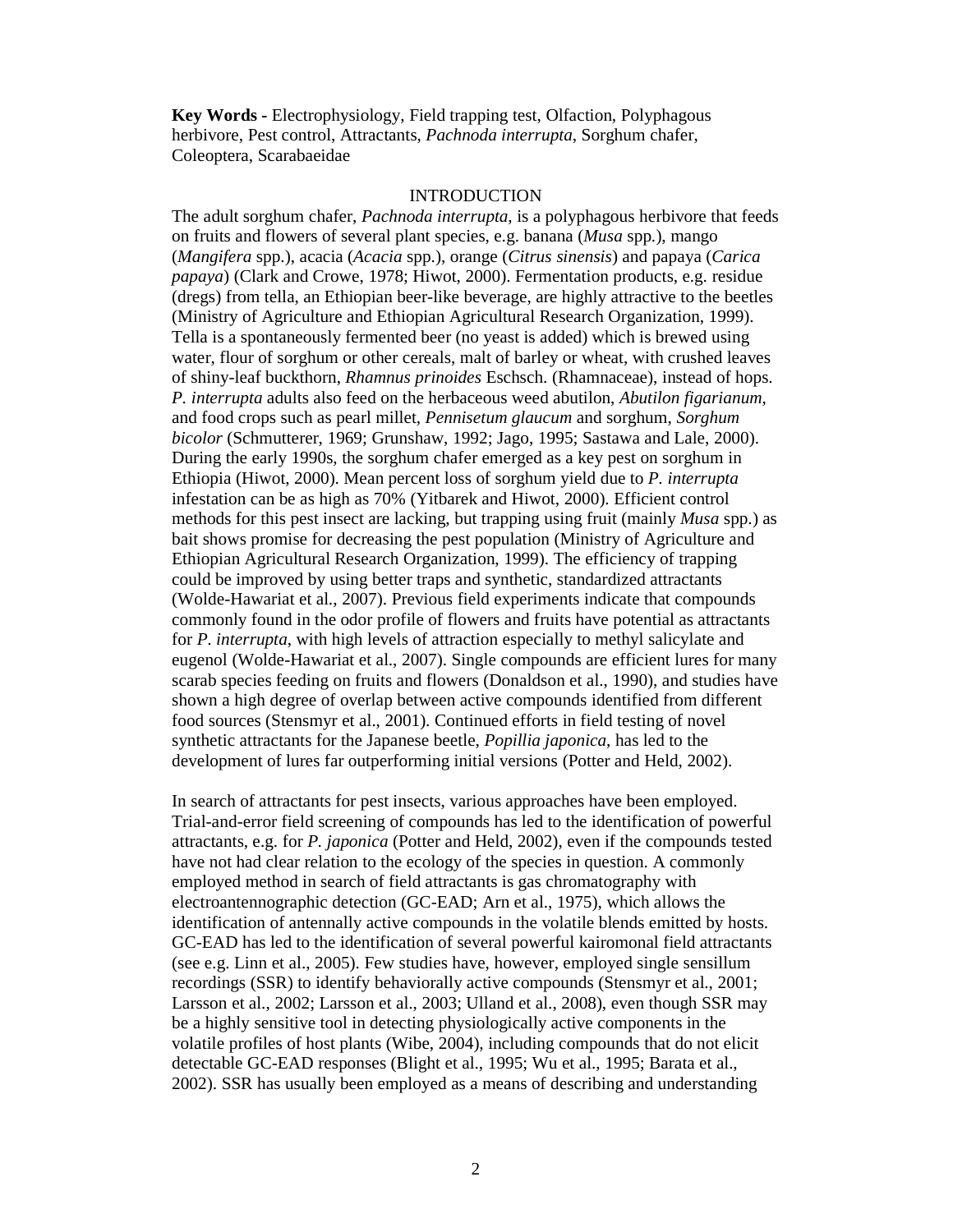the sense of olfaction, specifically the olfactory receptor populations of antennae and palps (see e.g. Larsson et al., 2001; Mustaparta, 2002).

We employed GC-EAD on volatile collections from sorghum and abutilon to identify compounds responsible for attraction of *P*. *interrupta* to these plants in the field. We also screened olfactory receptor neurons (ORNs) on the sorghum chafer antenna with potential kairomones using SSR. The behavioral activity of several compounds active in GC-EAD and SSR was tested in field trials, in search of potent attractants. Such attractants could be used in future control efforts, either in mass trapping or in monitoring, as part of integrated pest management.

## METHODS AND MATERIALS

*Insects for Electrophysiological Experiments.* Male and female sorghum chafers were collected at Rasa (09°55'N, 40°05'E), located 255 km northeast of Addis Ababa, Ethiopia. Adult beetles were sexed based on the presence of a ventral, abdominal groove in males (Rigout, 1989), and kept separately. After transport to Alnarp, Sweden, adults were kept in clear plastic boxes (30 x 12 x 22 cm, Cofa Plastics AB, Stockholm, Sweden) with a 1:1:1 mixture of planting soil (Yrkesplantjord, Weibull Trädgård AB, Hammenhög, Sweden), peat (Växa trädgårdstorv, Econova Garden AB, Åse, Sweden) and composted cow dung (Simontorps Bas, Weibull Trädgård AB). Boxes were kept at 25°C, 70% relative humidity, and a L16:D8 cycle. The beetles were fed with apples and bananas *ad libitum*.

*Headspace Plant Volatile Collection*. Volatiles were collected from the developmental stage of the plant most attractive to the beetles, during the time of day when the beetles feed intensively, i.e. 10 am to 4 pm. For abutilon, the top 20 cm of a single abutilon plant, including flowers, seed pods and leaves, was enclosed for each collection. For sorghum, volatiles were collected from a single panicle at the soft dough stage (also known as the milky stage). Polyacetate bags (35 x 43 cm; Toppits Scandinavia AB, Sweden) were used, which were sealed with steel wire around the stem of the plant. Next to the stem an activated charcoal filter was placed in order to filter incoming air. Volatiles were collected on glass tube columns (3.5 mm i.d. x 50 mm) packed with 25 mg SuperQ®, mesh 80/100 (Alltech, Deerfield, IL, USA) with glass wool and Teflon stoppers at both ends (Birgersson and Bergström, 1989). The filter was placed in the polyacetate bag and connected by PVC tubing to a small battery operated pump (PAS-500 Personal Air Sampler, Supelco, Bellefonte, PA, USA). The flow of the pump was 200 ml/min, and collections were made in the field for two hours. Immediately after collection, the columns were rinsed with  $200 \mu$  of redistilled hexane into 1.1 ml tapered glass vials (1.1 STVG, Chromacol Ltd., Welwyn Garden City, UK). Vials with extracts were kept in an icebox for transportation to the laboratory and thereafter kept at  $-18^{\circ}$ C until analysis.

*Gas Chromatograph-Coupled Electroantennographic Detection (GC-EAD).* The response of *P. interrupta* antennae to volatiles was studied by GC-EAD using an Agilent Technologies gas chromatograph (GC), model 6890, equipped with a fused silica capillary column (30 m x 0.2 mm) coated with Innowax (df=0.25  $\mu$ m) (Agilent Technologies Inc., Santa Clara, CA, USA). For each run, 2 µl of sample was injected in splitless mode for 30 sec. Hydrogen was used as mobile phase at a linear velocity (Q) of 45 cm/sec. The oven temperature was programmed from  $40^{\circ}$ C (5 min hold) to 230°C at 5°C/min. Compounds eluting from the column were split 1:1 in a four-way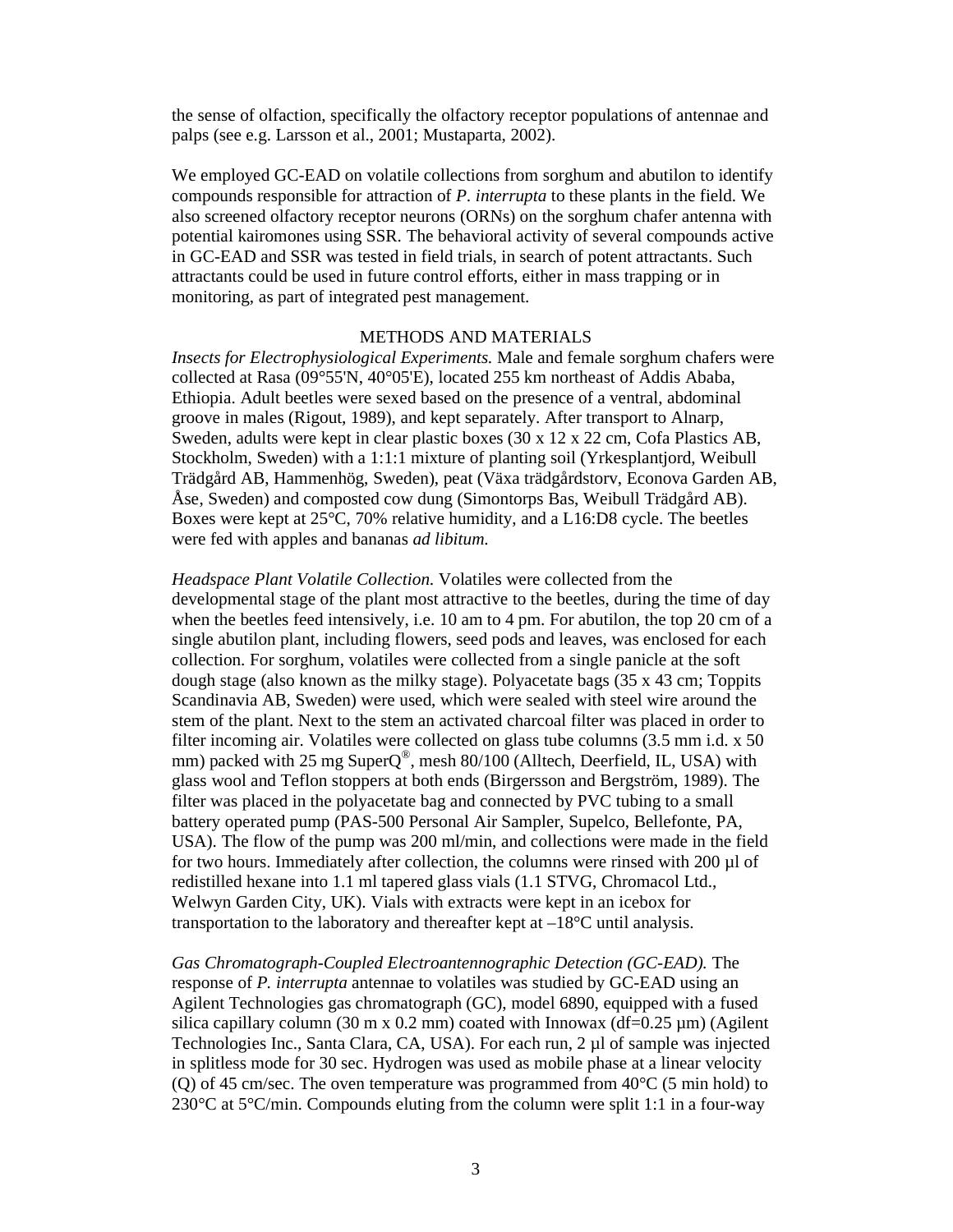splitter, with nitrogen as make up gas (20 ml/min), and delivered to the FID and to the antenna. Compounds were carried to the antenna through a glass tube by a charcoalfiltered and humidified air stream at 0.5 m/sec. Antennae were mounted according to Leal et al*.* (1992) and Wolde-Hawariat et al. (2007). The antenna was excised with fine forceps and placed in an antennal holder (Hillbur, 2001; JoAC, Lund, Sweden) and the signal was amplified (JoAC) and analyzed with GC-EAD software (Syntech, Hilversum, The Netherlands). EAD responses to FID peaks were defined as repeatable deflections of the baseline. Each extract was tested on five different antennae per sex, for a total of ten antennae per extract.

*Chemical Identification*. Samples of plant volatile collections were analyzed by combined gas chromatography and mass spectrometry (GC-MS) Hewlett Packard 6890 GC and 5973 MS (Agilent Technologies Inc.). Extracts were injected with a HP 7683 auto injector in splitless mode for 30 sec. The GC was fitted with a fused silica capillary column (30 m x 0.25 mm) coated with Innowax (df=0.25  $\mu$ m). Helium was used as mobile phase at Q=35 cm/sec. The temperature program was the same as that used for the GC-EAD analyses. Peaks were matched between GC-EAD and GC-MS by retention index. Identifications of compounds were confirmed by comparison of mass spectra in commercial mass spectral databases (NIST, 1998; Wiley, 1998), and with those of authentic GC standards, except for methyl anthranilate, which was not available at the time when GC-MS analysis was done.

*Synthetic Compounds.* Synthetic standards for all experiments were purchased from Sigma-Aldrich (for purity and CAS number, see Table 1). A total of 82 compounds were used in single sensillum recordings (Table 1). The compounds include volatiles commonly found in flowers (Knudsen et al., 2006), volatiles from tropical fruit (Macku and Jennings, 1987; Ibáñes et al., 1998; Boudhrioua et al., 2003; Carasek and Pawliszyn, 2006; Clara et al., 2007; Pandit et al., 2009), and volatiles related to microbial degradation and fermentation (Chatonnet et al., 1992; Fischer et al., 2000; Xiao and Ping, 2007). Approximately half of the compounds used have previously been found to elicit behavioral or electrophysiological activity in the sorghum chafer or related scarab beetles (Stensmyr et al., 2001; Larsson et al., 2003; Wolde-Hawariat et al., 2007).

*Single Sensillum Recordings (SSR).* Single synthetic compounds were diluted to 1 µg/µl in acetone or hexane, depending on polarity (Table 1). Highly volatile compounds were diluted to 1  $\mu$ g/ $\mu$ l in paraffin oil. Blends of 2-10 compounds, with each component at the same concentration as in the single compound dilutions, were also prepared for screening purposes (see below; Table 1). Stimuli were prepared by applying 10 µl of 1 µg/ $\mu$ l solution to a 1.5 x 1 cm piece of Whatman filter paper (No. 3, Whatman, Maidstone, United Kingdom) that was placed in a disposable Pasteur pipette (150 mm soda lime glass, VWR International, Stockholm, Sweden). For compounds diluted in hexane or acetone, solvent was allowed to evaporate before stimuli were used in experiments. After evaporation of solvent, 1 ml pipette tips were put on the wide end of the Pasteur pipettes, to reduce any further evaporation of the test compound(s). Between trials, stimulus pipettes were kept at –18ºC, to avoid evaporation. For comparison, stimulus pipettes containing only solvent as well as empty pipettes were prepared. To ensure that stimulus pipettes were not exhausted, new ones were prepared once per week (after having been used a maximum of ten times), except for screening pipettes, where new ones were prepared each day.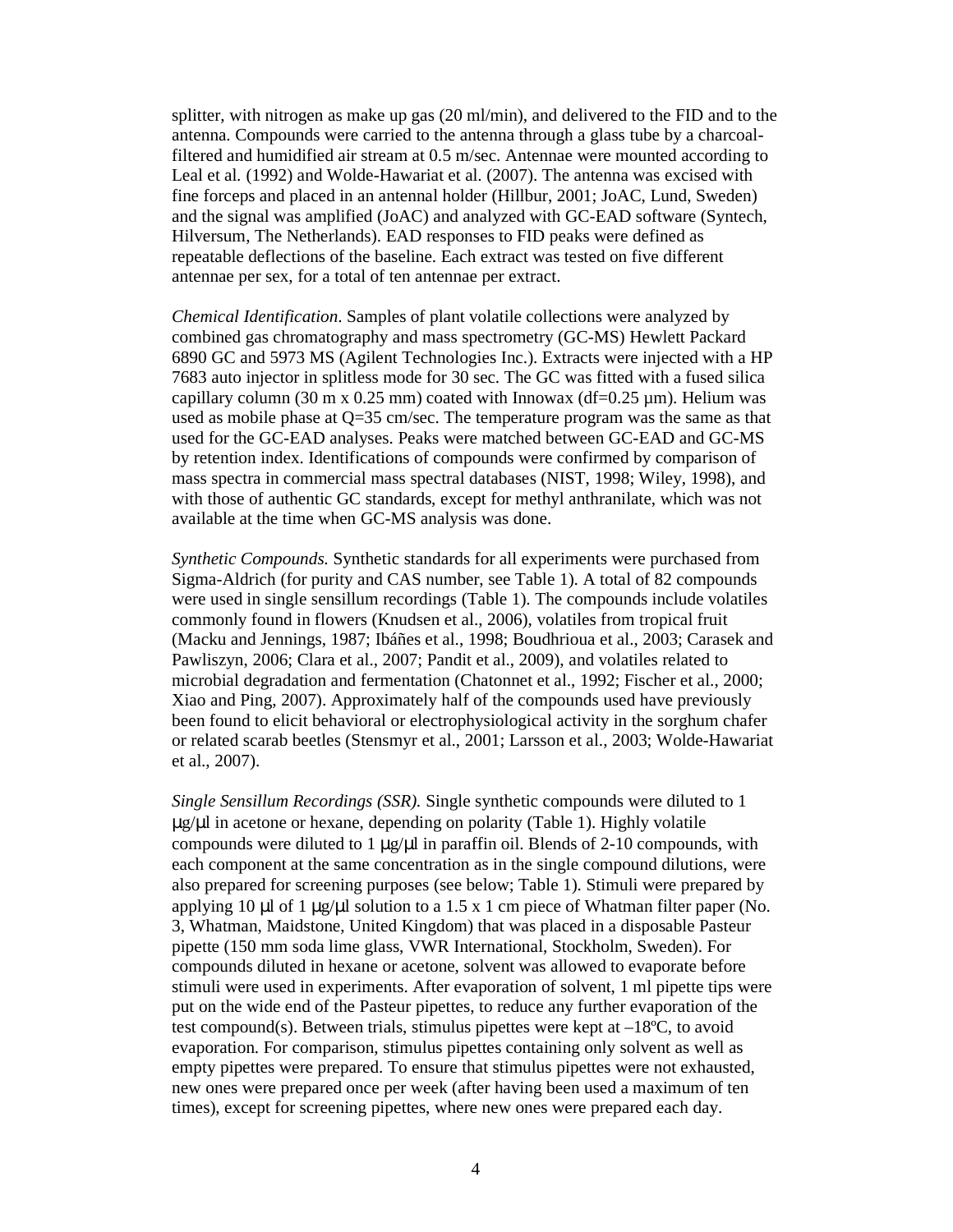Insects were restrained with Parafilm (PM-992, Pecheney plastic packaging, Menasha, WI, USA) and fixed on microscope slides (ca. 76 x 26 mm, Menzel-Gläser, Braunschweig, Germany) using dental wax (Surgident periphery wax, Heraeus Kulzer GmbH, Hanau, Germany), with the lamellae held open on a wax surface using 2-3 mm long pieces of thin tungsten wire. A silver grounding electrode was inserted in the abdomen. Sensilla were contacted with a tungsten electrode (diameter 0.12 mm, Harvard Apparatus Ltd, Edenbridge, United Kingdom) electrolytically sharpened in a saturated  $KNO<sub>2</sub>$  solution (Hubel, 1957), using a DC-3K Rechts PM-10 piezo micromanipulator (Märzhäuser Wetzler GmbH, Wetzler, Germany). The signal from the ORNs was registered and amplified 10 times with a probe (INR-02, Syntech), amplified 200 times with a Syntech UN-06 AC/DC amplifier, and transferred to a computer through an IDAC-4-USB (Syntech), where it was visualized and analyzed with the software Autospike v. 2.2 (Syntech).

A constant flow of 0.5 m/sec of charcoal-filtered and humidified air was delivered through a glass tube with its outlet approximately 15 mm from the antenna. Stimuli were presented to the insect by inserting the stimulus pipette through a hole in the glass tube, and blowing an air puff of 2.5 ml during 0.5 sec through the pipette into the air stream, using a stimulus controller (Syntech SFC-1/b). Control stimuli were delivered first, followed by screening stimuli containing multiple compounds (screening blends listed in Table 1). For all screening stimuli that elicited a positive response of approximately  $\geq 40$  Hz, the pipettes loaded with all compounds in the blend(s) were brought from the freezer and tested individually after thawing at room temperature for 5 min.

The net response to a stimulus was obtained by counting action potentials (spikes) during 0.5 sec starting from the time after the stimulation period at which the earliest response for the neuron was found, and deducting the number of action potentials during 0.5 sec immediately prior to the response. Each neuron was also subjected to blank stimuli (i.e., only solvent), and the net response to the blank was deducted from the response to the test compounds. The resulting value was doubled to obtain a value corresponding to spikes/sec (Hz). The time between the start of the stimulation period and the onset of a response, i.e., increased number of action potentials, sometimes varied between different recording sessions, due to slight variations in the air flow. For each neuron, counting of action potentials was started from the time at which the earliest response in that neuron occurred.

*Field Experiments Related to GC-EAD*. Field experiments with the sorghum and abutilon compounds were carried out at Rasa, Ethiopia (see above). A complete randomized block design with  $N=10$  was used. The distance between traps was 10 m, and blocks were separated by at least 50 m. Dispensers were placed in cardboard holders (78 x 37 mm, Silvandersson AB, Knäred, Sweden) fitted into a slot in the vanes of Japanese beetle traps (Trécé, Palo Alto, CA, USA), which were suspended approximately 3 m above ground from wooden poles. The traps were emptied daily, and lures were replaced in the morning before the onset of activity for adult *P. interrupta*. Unbaited traps were used as a negative control.

Experiments were performed during two periods: July 11-16 and October 7-13, 2006. The latter tests were done during the cropping season, when the sorghum had seeds in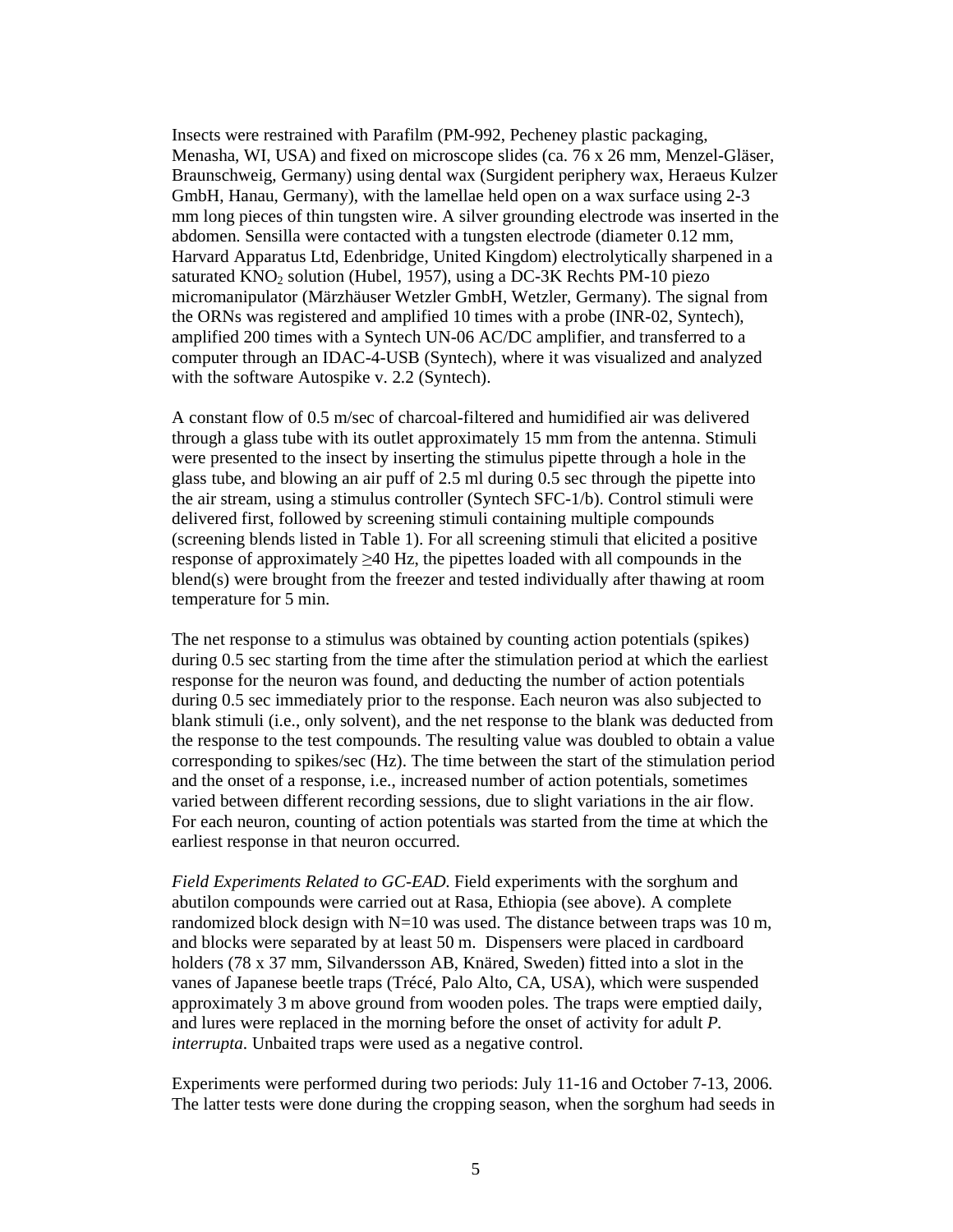the milky stage. The July experiments were carried out in a grazing area characterized by scattered *Acacia* trees. In October, traps were placed along the borders of five sorghum fields located approximately 500 m from the July test sites. Compounds were applied to dental cotton rolls (No. 3, Q-dent, Germany). The individual sorghum compounds, (*Z*)-3-hexen-1-ol, tridecane, 1-octen-3-ol and 1-octanol, were applied at a dose of 100 mg. In addition to the sorghum compounds, eugenol and methyl salicylate were also tested. Two of the sorghum-related blends were tested both in July and in October: a blend of the four sorghum compounds with the same total dose (100 mg) as for the individual compounds and in a ratio mimicking what was found in the sorghum headspace, i.e. 10 mg  $(Z)$ -3-hexen-1-ol + 30 mg tridecane + 30 mg 1-octen- $3$ -ol  $+$  30 mg 1-octanol, and the same sorghum blend with the addition of 30 mg methyl salicylate. In addition to these, three more blends were tested in October: the sorghum blend with the addition of 30 mg eugenol, the sorghum blend with the addition of 30 mg eugenol and 30 mg methyl salicylate, and a blend of 50 mg eugenol and 50 mg methyl salicylate.

The individual abutilon compounds were also tested at a dose of 100 mg: (*Z*)-3-hexen-1-ol (the same traps as in the sorghum experiment), tetradecane, methyl anthranilate, and methyl salicylate. Methyl anthranilate was only tested individually in October. An abutilon blend at a total dose of 100 mg and with ratios mimicking the headspace collections was also tested as follows: 20 mg  $(Z)$ -3-hexen-1-ol + 20 mg tetradecane + 5 mg methyl anthranilate + 55 mg methyl salicylate. In addition, a blend without methyl salicylate was tested. Furthermore, in October a blend consisting of the abutilon blend with the addition of 30 mg eugenol was added to the experiment.

*Field Experiments Related to SSR.* The materials and methods used in SSR-related field experiments were the same as those used for field experiments related to GC-EAD. The protocol was changed on two points, however: treatments were moved one step within blocks each day, to minimize any impact of possible position effects, and N=5 was used. Some previously untested compounds were also applied to new dispenser types (see below).

Six novel compounds selected by SSR were tested on July 4-9 2008, in unused farmland with sparse vegetation near the village of Embuay Bad in Ethiopia (09°48'N, 40°00'E), 1206 m above sea level, 265 km northeast of Addis Ababa, Ethiopia. Five of the novel compounds tested (anethole, benzaldehyde, racemic 2,3-butanediol, isoamylalcohol and methyl octanoate) were selected on the basis that they elicited strong SSR response in separate ORN classes that did not respond to compounds previously tested in the field. For comparison, we also included eugenol and methyl salicylate. Methyl benzoate was tested for different reasons than the other compounds - it was included since it activated the same ORN type as methyl salicylate, which had previously been shown to be highly attractive. Olfactory receptor neurons responding to eugenol did not respond to other compounds included in the screening process. If they had responded to other compounds, these would also have been prime candidates for field testing. The set of compounds tested is not exhaustive – practical limitations forced us to forego testing of some compounds as it was not possible to acquire necessary quantities in suitable purity. Other compounds were not included since they are more commonly associated with foliage than fruit or flowers. We judged that compounds associated with fruits and flowers would be more likely to be attractive to *P*. *interrupta*, in view of its diet.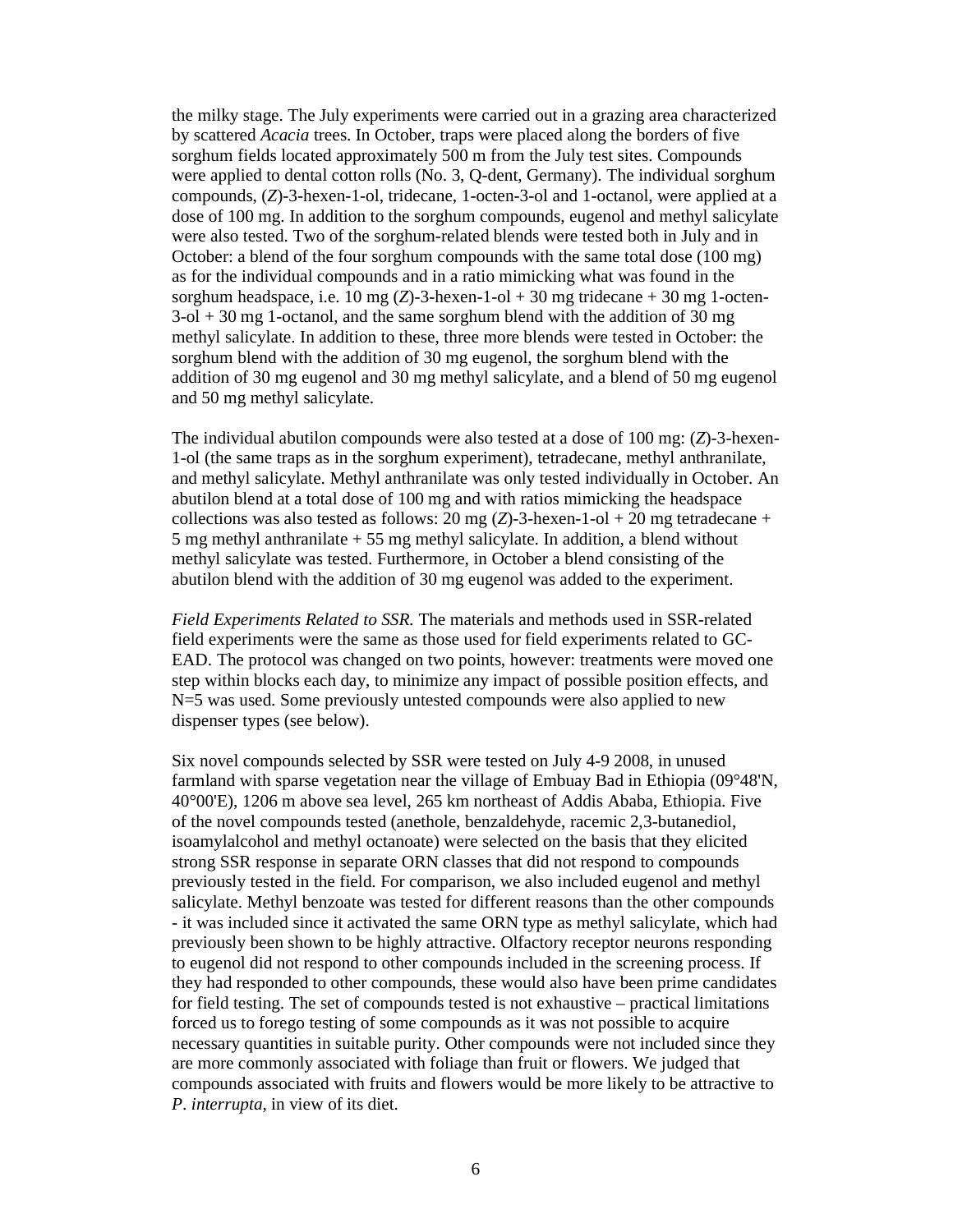A dose of 100 mg of pure compound (for purity and CAS number, see Table 1) was loaded onto a dispenser that was matched to the volatility (as indicated by boiling point) of the compound. This rough estimation was used to obtain comparable evaporation rates. Cotton rolls (no. 2 dental cotton roll, Demedis GmbH, Langen, Germany) were used as dispensers for anethole, eugenol, methyl benzoate, methyl octanoate, and methyl salicylate. For dispensing benzaldehyde and 2,3-butanediol, cotton rolls were pushed into 4 ml vials (45 x 14.7 mm, clear, Skandinaviska GeneTec AB, Västra Frölunda, Sweden) until the cotton was level with the rim of the opening of the vial. Compound was applied to the cotton roll after it had been placed in the vial. For isoamylalcohol, a dispenser was made where a cotton roll was put inside a vial closed with a cap (black, closed top, 13 mm, Skandinaviska GeneTec AB). A hole of approximately 2 mm diameter was made in the cap, and the packing was removed. The cotton roll was placed so that it was in direct contact with the cap when the cap was screwed tight to the vial. The chemical was not applied to the cotton roll directly beneath the hole in the cap, but instead towards the edge of the vial, before screwing on the cap.

*Statistical Analysis.* For field experiments, data for total catch (cumulative over the field testing period) per trap of *P. interrupta* was square root-transformed  $(\sqrt{x+1})$ . Data was analyzed with a *General Linear Model* (*GLM*), with treatment (type of lure) as a fixed effect, and block as a random effect (Minitab 14 for Windows). Significant *GLM*s were followed by *Tukey's b post hoc* test. The significance level used in all tests was  $\alpha$ =0.05. Trap catch data is presented in graphs as untransformed means with error bars denoting standard error of the mean.

### RESULTS

*GC-EAD Analyses and Identification of Host Plant Volatiles*. Several compounds in both the abutilon (Fig. 1a) and the sorghum (Fig. 1b) headspace collections elicited consistent responses in *P. interrupta* antennae. The EAD-active compounds collected from abutilon headspace extracts were identified as (*Z*)-3-hexen-1-ol, tetradecane, methyl salicylate, and methyl anthranilate (Fig. 1a), and in sorghum tridecane, (*Z*)-3 hexen-1-ol, 1-octen-3-ol, and 1-octanol (Fig. 1b). Similar antennal responses were recorded from female antennae (not shown). In abutilon headspace extracts, methyl salicylate was found to be a major constituent, making up approximately 14.4% of the extract. In sorghum extract, however, it was only present at low concentrations and did not elicit any antennal responses. Despite a low concentration of methyl anthranilate in the abutilon extract, it elicited a strong antennal response.

*Field Experiments Related to GC-EAD*. During July and October, there were no significant differences in trap catches between the sorghum blend (which caught an average of 12 beetles per trap over the experimental period in July and 11 beetles in October, blend 8, Fig. 2), and the individual sorghum compounds. In July, traps baited with methyl salicylate (catching 21 beetles/trap) caught significantly more beetles than tridecane or (*Z*)-3-hexen-1-ol. Eugenol baited traps caught significantly more beetles (40 beetles/trap) than all other treatments, except the sorghum blend with the addition of methyl salicylate (40 beetles/trap, blend 9, Fig. 2a). In October, the sorghum blend with eugenol (82 beetles/trap, blend 10) and the sorghum blend with eugenol and methyl salicylate (70 beetles/trap) attracted by far the highest numbers of beetles, followed by the sorghum blend with methyl salicylate and the two-component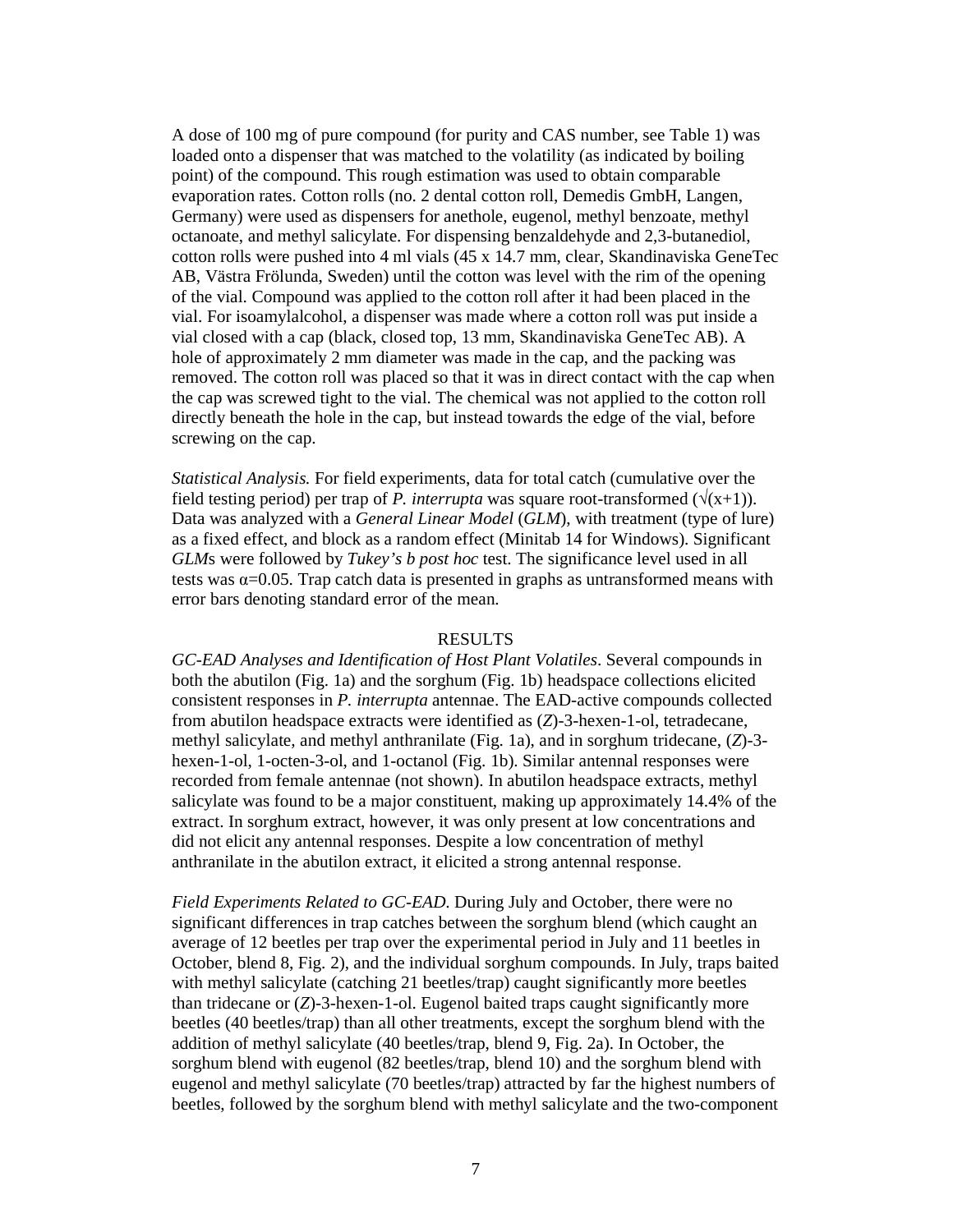

Retention time (min)

Fig. 1. Simultaneous response of flame ionization detector (FID) and male P. interrupta antennae (EAD) to volatile compounds collected from A) abutilon and B) sorghum. The upper traces in each figure represent the signal from the FID and the lower traces represent the signal from the EAD. The compounds collected from abutilon headspace extracts were identified as  $(Z)$ -3-hexen-1-ol (1), tetradecane  $(2)$ , methyl salicylate  $(3)$ , and methyl anthranilate (4), and in sorghum tridecane (5),  $(Z)$ -3-hexen-1-ol (1), 1-octen-3-ol (6), and 1octanol (7).

eugenol-methyl salicylate blend and eugenol alone. In both July and October, the four-component abutilon blend (22 beetles/trap in July and 17 in October, blend 7, Fig. 3) caught significantly more beetles than the single compounds (*Z*)-3-hexen-1-ol and tetradecane. While there were no significant differences in trap catches between traps baited with the abutilon blend and the blend without methyl salicylate (15 beetles/trap) in July, the complete blend caught more beetles in October. In both seasons, there were no significant differences in trap catch between the abutilon blend and methyl salicylate presented as a single compound or eugenol as a single compound. When methyl anthranilate was added as a single compound in October, it was as attractive as the abutilon blend and eugenol and methyl salicylate (20 beetles/trap, Fig. 3b). The other treatment that was added, the four-component abutilon blend combined with eugenol (42 beetles/trap, blend code 9, Fig. 3b), was equally attractive as the binary mixture of methyl salicylate and eugenol (37 beetles/trap), and more attractive than any other treatment. During both seasons, all treatments caught significantly more beetles than the unbaited control traps. All beetles caught were sexed, and male and female beetles followed the same pattern of attraction, with no clear differences between the sexes in what baits were most attractive (data not shown).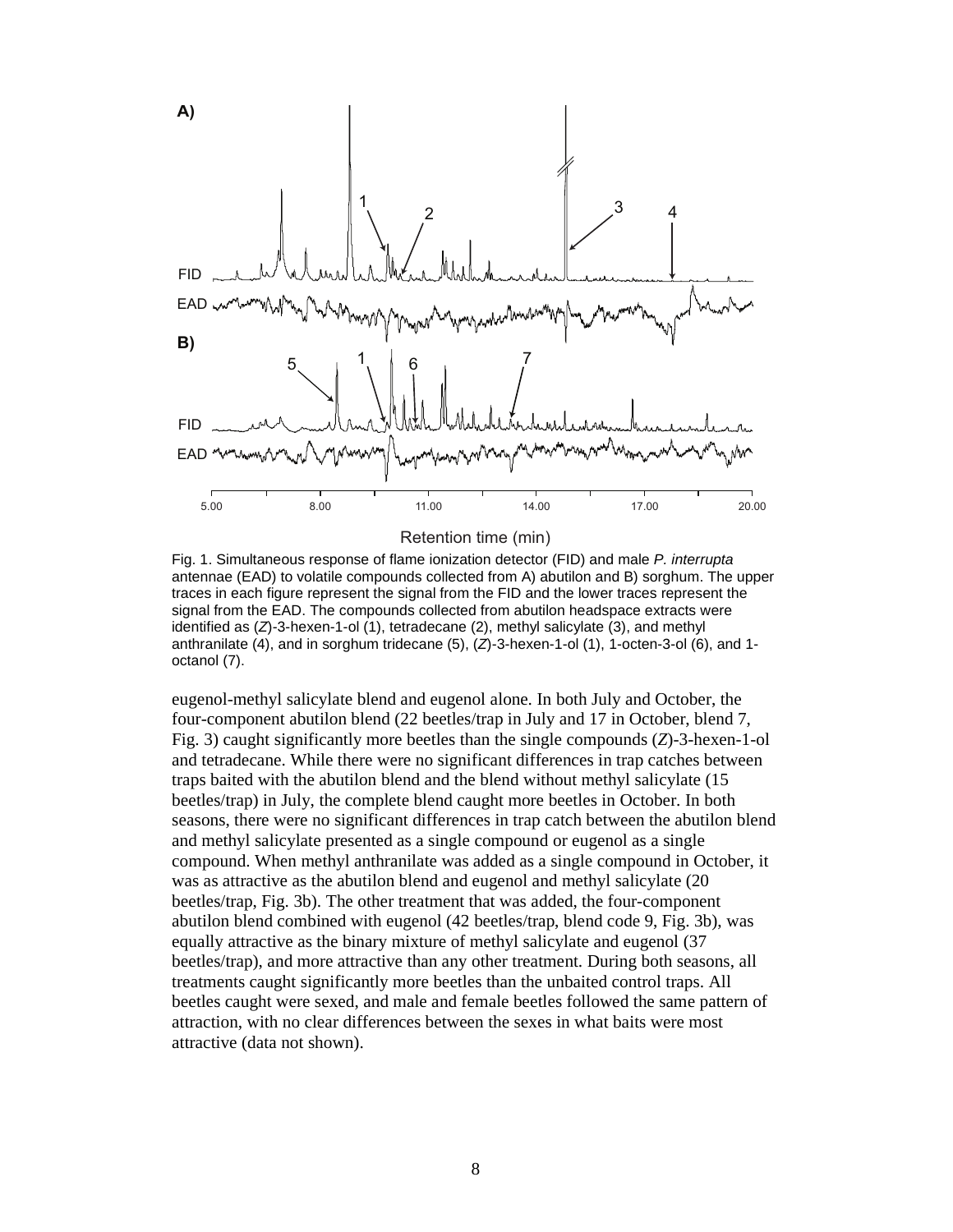

Fig. 2. Number of P. interrupta captured in traps baited with synthetic sorghum compounds in A) July, 2006 and B) October, 2006. Unbaited traps caught no insects and were not included in the comparison. GLM: July,  $(N=10, F=78.1, df=7, 63, p<0.001)$ ; October,  $(N=10, F=114.1,$  $df=10$ , 90,  $p<0.001$ ). Error bars show the standard error of the mean. Subgroups denoted by different letters are significantly different at  $\alpha$ =0.05 (N=10, Tukey's b). NT indicates that the treatment was not tested.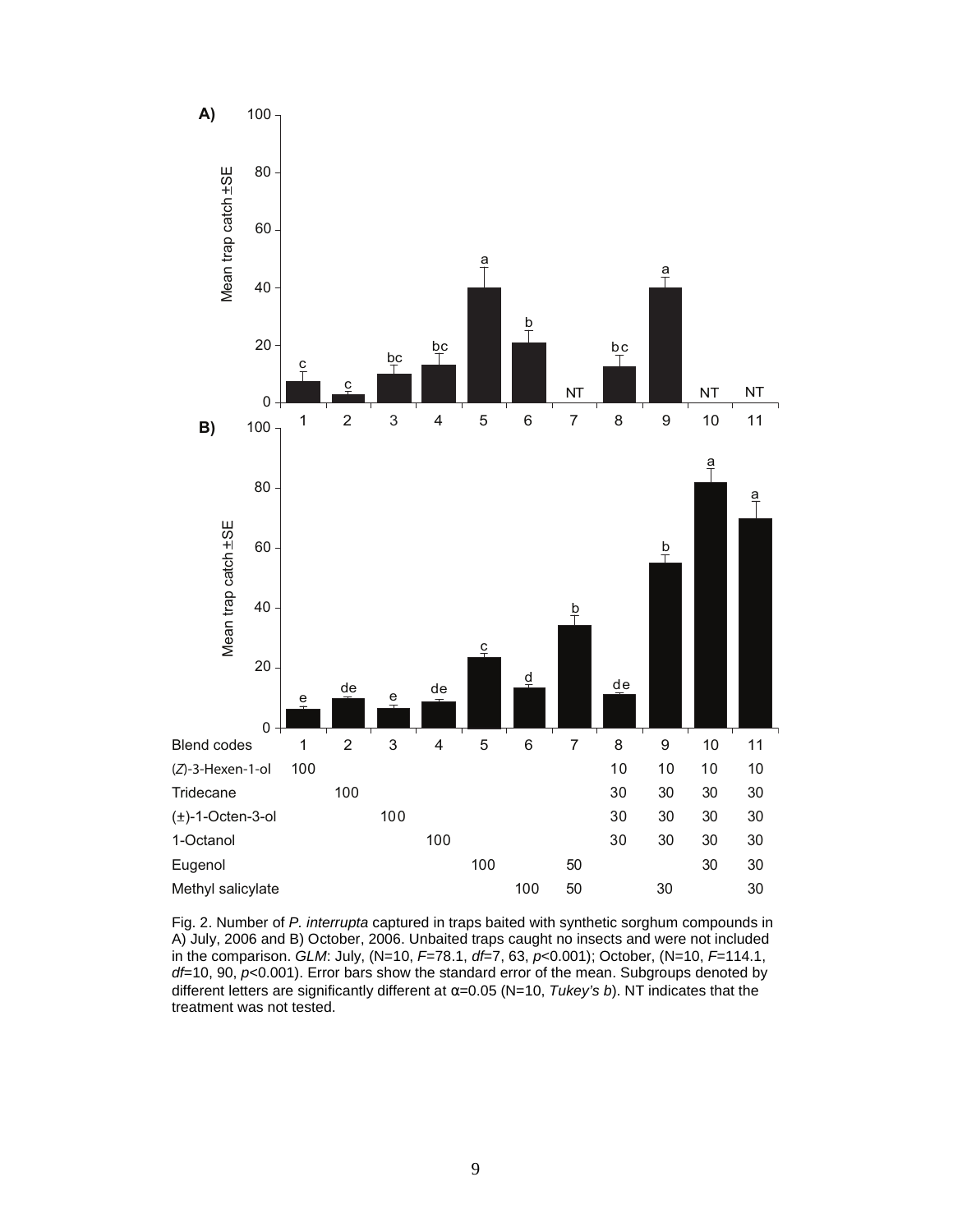

Fig. 3. Number of P. interrupta captured in traps baited with synthetic abutilon compounds in A) July, 2006 and B) October, 2006. Unbaited traps caught no insects and were not included in the comparison. GLM: July 2006, (N=10, F=12.7, df=5, 45, p<0.001); October 2006, (N=10,  $F=42.1$ ,  $df=8$ , 72,  $p<0.001$ ). Error bars show the standard error of the mean. Subgroups denoted by different letters are significantly different at  $\alpha$ =0.05 (N=10, Tukey's b). NT indicates that the treatment was not tested.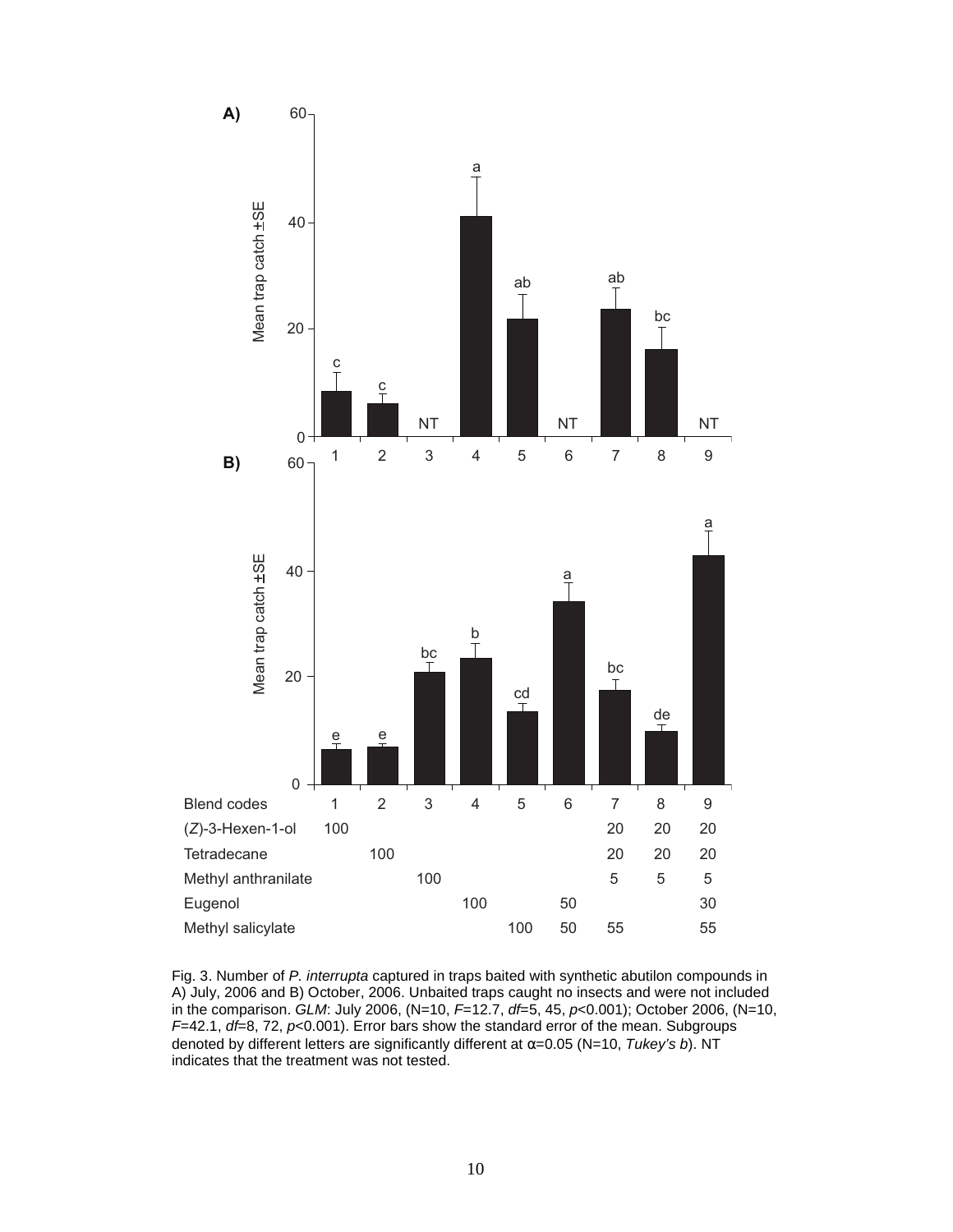*Single Sensillum Recordings.* The antennal morphology of *P*. *interrupta* is similar to that of the closely related scarab *P*. *marginata*, as described by Stensmyr et al. (2001). *P*. *interrupta* has a typical scarab antenna, where sensilla are present on the inner surfaces of the three lamellae at the tip of the antenna. Most sensilla are of the placodea morphological type, with a small minority of smooth peg and coeloconic sensilla. Our SSR recordings stem from sensilla placodea, as we only managed to get intermittent contacts with ORNs of the other morphological types.

Contacted sensilla typically contained two ORNs, which in most cases could be separated by differences in spike amplitude (Fig. 4). In sensilla containing two neurons, both neurons sometimes fired simultaneously, resulting in double spikes with amplitudes greater than that of either neuron by itself. When subjected to synthetic stimuli, ORNs usually responded strongly with a train of action potentials (spikes) to a few compounds. Recordings were obtained from a total of 156 sensilla in males and females. Data for the sexes were pooled, as no types of ORNs were numerous enough for a meaningful comparison between the sexes. Out of the 156 sensilla, 50 sensilla contained no ORNs responding to the stimulus spectrum tested. ORN response to stimulation with control stimuli (blank) was normally below 10 Hz (data not shown), but 3 ORNs gave a blank response of 50 Hz or above and were excluded from analysis, since we deemed that there was a risk that the cells had either been injured and were not responding properly, or that some contamination had been present in the odor stimulation system. We also excluded 8 ORNs for which no compound elicited a net response of 40 Hz or above, as these weak responses were unlikely to indicate key stimuli suited for evaluation in field trials. The remaining 97 neurons responded with a net response of 40 Hz or above to at least one stimulus. Of the 82 test compounds 57 elicited spike responses over 80 Hz at least once (Table 1). Not all responses could be assigned to a specific class, but 94 responding ORNs could tentatively be grouped into 26 classes (Table 2). In most cases, ORNs responded to a single compound or a



Fig. 4. The two ORNs present in this sensillum are distinguished by the amplitudes of their action potentials. The ORN responding to linalool oxide (denoted "A" above) has a higher amplitude than the ORN responding to methyl salicylate (B). There are also double spikes, where both neurons fire simultaneously (D), that have a greater amplitude than either neuron by itself.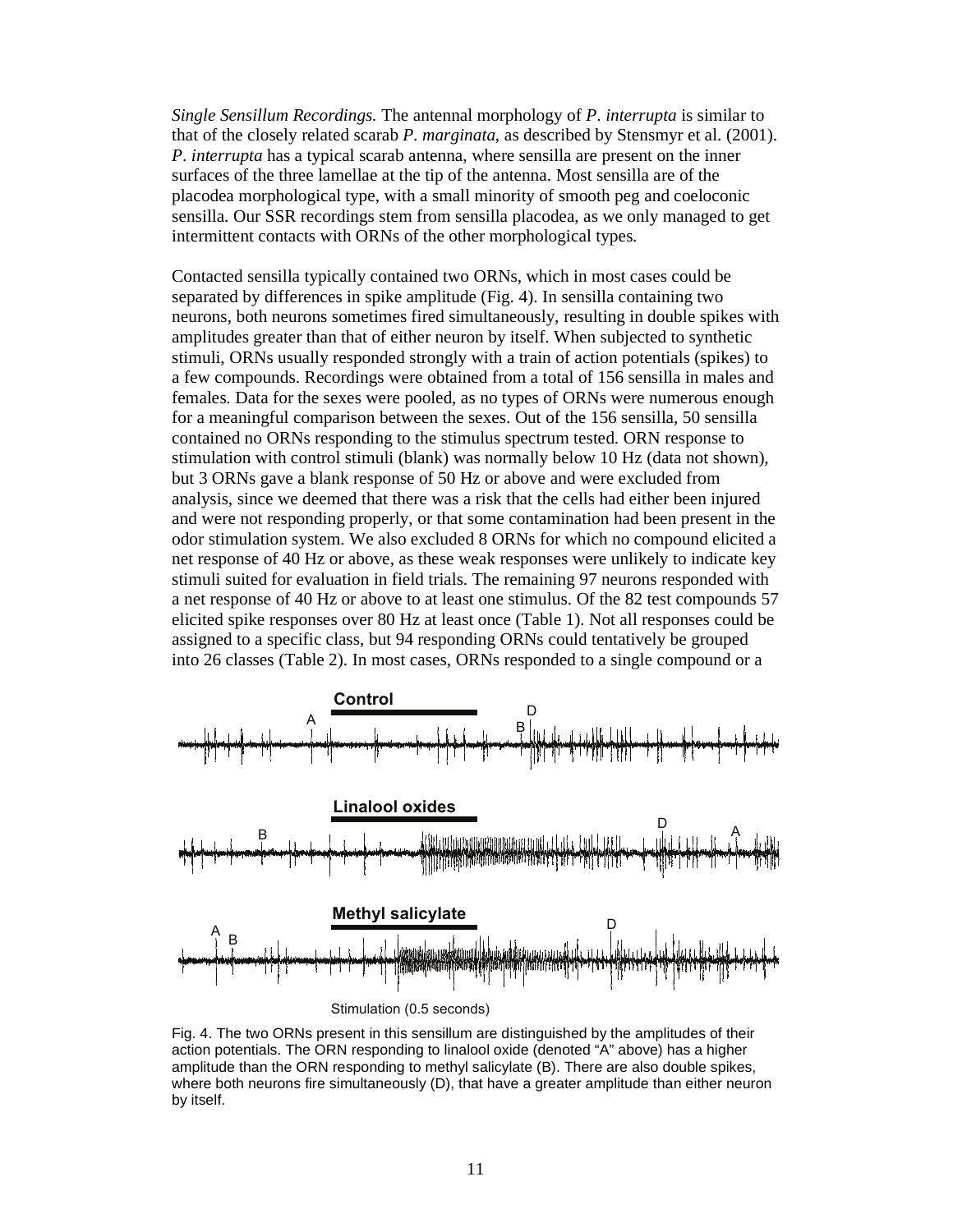group of functionally or structurally similar compounds with one eliciting a stronger response than the rest. For some neurons, several compounds elicited strong responses, with no clear ranking between the 2-3 best compounds. A few ORNs had wide response spectra, with 5-10 compounds eliciting strong responses. For ORN classes, the average response to ligands is shown down to 40 Hz (Table 2).

Several of the ORN classes responded to stimulation with compounds that commonly occur in the volatile profiles of fruit and flowers (Table 2). There were also classes that responded to stimulation with compounds associated with foliage, i.e. green leaf volatiles (GLVs). No ORN response was found to ethanol, acetone, acetic acid and propionic acid, and only one response to ethyl acetate. However, ORNs responded to isovaleric acid, acetoin, racemic 2,3-butanediol, 4-ethylphenol, and 4-methylphenol.

*Field Experiments Related to SSR.* Traps baited with racemic 2,3-butanediol caught significantly more beetles over the experimental period than traps baited with other compounds (an average of 205 beetles/trap, Fig. 5; GLM on root-transformed trap catch data, N=10,  $F=80.56$ ,  $p<0.0005$ , followed by *Tukey's b post hoc* test at  $\alpha=0.05$ ), catching three times more beetles than the second best bait, eugenol (which caught 69 beetles/trap), and six times more than the third best, methyl salicylate (36 beetles/trap). Apart from 2,3-butanediol, traps baited with previously untested compounds did not catch significantly more *P*. *interrupta* than the unbaited control traps. We sexed all beetles caught, and this showed that male and female follow the same pattern of attraction: there were no clear differences between the sexes in what baits were most attractive (data not shown).



Fig. 5. Average trap catch of P. interrupta in July 2008. The type of bait had a significant effect on catch (GLM, N=10, F=80.56, df=8, 72, p<0.001). Error bars show the standard error of the mean. Subgroups denoted by different letters are significantly different at  $\alpha$ =0.05  $(N=10,$  Tukey's b).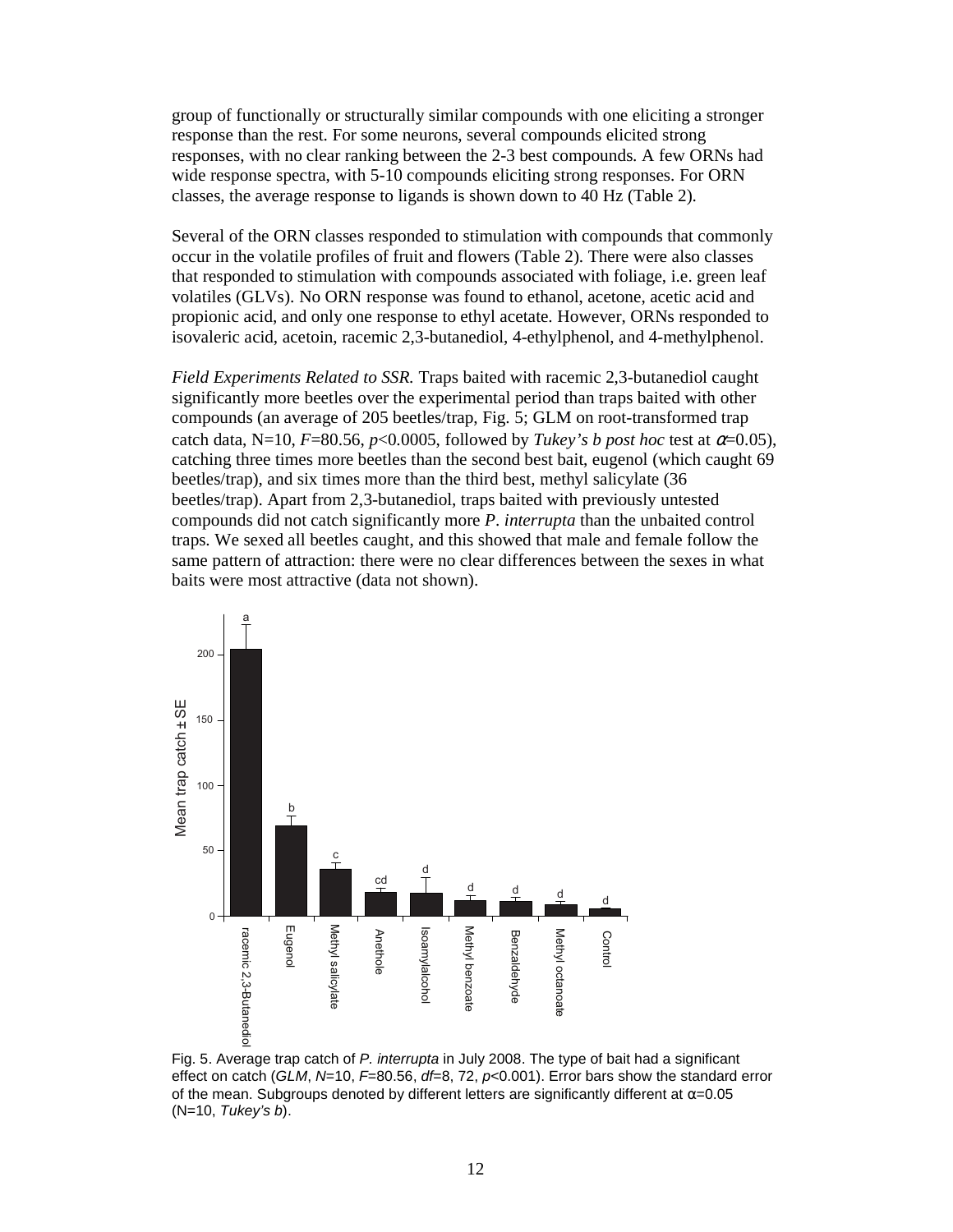#### DISCUSSION

Some insect species require specific blends of several compounds to be attracted to their host (Bruce et al., 2005), e.g. the apple maggot fly, *Rhagoletis pomonella* (Linn et al., 2005), the grapevine moth, *Lobesia botrana* (Tasin et al., 2006; Tasin et al., 2007), and the fruit fly, *Drosophila melanogaster* (Zhu et al., 2003; Ruebenbauer et al., 2008). For many fruit- and flower visiting scarabs, individual compounds constitute efficient attractants, however (Donaldson et al., 1990). Relying on key compounds rather than specific blends could be an efficient general host detection strategy for a polyphagous herbivore such as *P*. *interrupta*. Such a strategy could be enhanced by the presence of stereotyped honest signals from plants that attract animals for pollination or fruit (seed) dispersal. Our results from field experiments with blends mimicking the hosts abutilon and sorghum indicated that *P*. *interrupta* is attracted to a few key components in the volatile profiles of these plants, rather than ratio-specific blends (Fig. 2 and 3), and we thus focused our search for attractants on single compounds. As we also noted that the most attractive compounds were associated with fruits and flowers (e.g. eugenol and methyl salicylate), rather than foliage (e.g. (*Z*)-3-hexen-1-ol), we primarily tested floral- and fruit-related kairomones in the single sensillum screening. Among the kairomones selected for screening, many have been found in several hosts of *P*. *interrupta*, e.g. banana (Macku and Jennings, 1987; Ibáñes et al., 1998; Boudhrioua et al., 2003) guava (Carasek and Pawliszyn, 2006), mango (Clara et al., 2007; Pandit et al., 2009), and various flowers (Knudsen et al., 2006). We also included fermentation volatiles (Chatonnet et al., 1992; Fischer et al., 2000; Xiao and Ping, 2007), since the sorghum chafer has been reported to be attracted to residue from the fermentation of tella beer. The use of single sensillum recordings (SSR) for screening of potential kairomones enabled us to select compounds for field testing that activate separate olfactory receptor neuron (ORN) classes. Regardless of how information from the olfactory system is interpreted at higher levels of the nervous system, activating additional components of the ORN array should increase the likelihood of releasing a behavior, compared to redundant activation of the same ORN classes with several different compounds. Behavioral redundancy between compounds activating the same ORN class has been observed in the bark beetle *Ips typographus*, where compounds detected by the same ORN do not cause any synergistic repellent effects when combined in field trapping experiments (Andersson et al., 2009). Broad response spectra for ORNs could be an efficient solution for detecting several compounds that relay essentially the same information (Baker et al., 1998; Cosse et al., 1998; Wojtasek et al., 1998; Larsson et al., 2002).

The best field attractants in our study (Fig 2,3 and 5) and in a previous study (Wolde-Hawariat et al., 2007) were all detected by single ORN classes – no response to these ligands were found in other ORN classes (Table 2). Thus, activation of a single ORN class seems to be sufficient for the release of attraction behavior. Results from *I*. *typographus* also indicate that several compounds may cause sufficient activation of a single ORN class to release behavior (Andersson et al., 2009). Methyl benzoate was thus included in the field experiment as it was a secondary ligand of methyl salicylate ORNs (Table 2). Methyl salicylate was highly attractive to *P*. *interrupta* in the field (Wolde-Hawariat et al., 2007), and to *P. marginata* in a two-choice bioassay (Larsson et al., 2003), even if it was detected by one of the least commonly found ORNs in *P*. *marginata* (Stensmyr et al., 2001). Methyl salicylate is the primary odorant for a particular ORN in the moth *Mamestra brassicae*, and like in *P. interrupta* this neuron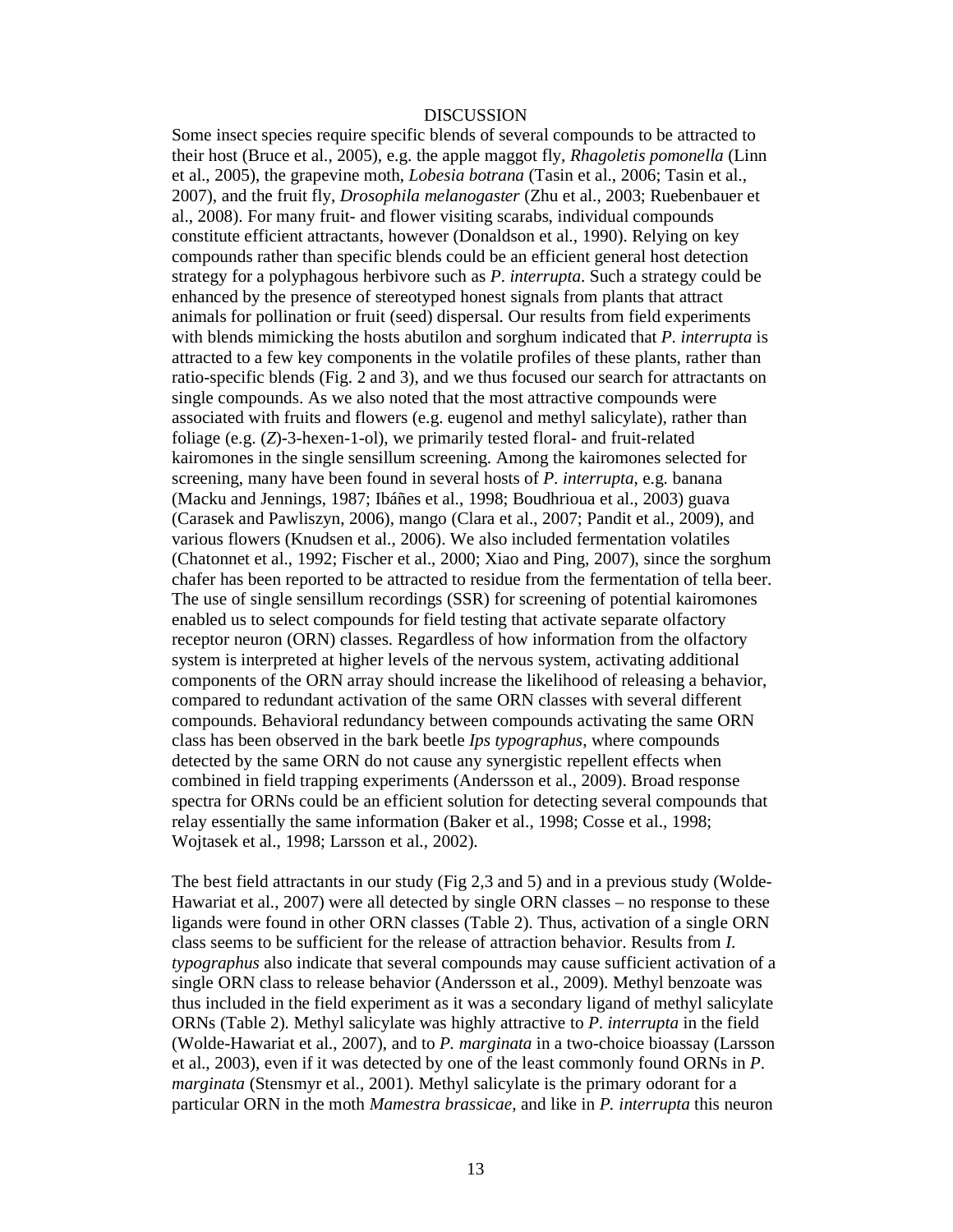also has a weaker secondary response to methyl benzoate (Ulland et al., 2008). In *M*. *brassicae*, egg-laying was inhibited by the presence of methyl salicylate on dispensers near the host plant, cabbage, while methyl benzoate was not tested (ibid.). In our field experiments, catches of *P. interrupta* in traps baited with methyl benzoate were not significantly higher than that of control traps (Fig. 5). Testing of other compounds eliciting secondary responses in ORN classes responding to attractive compounds could shed light on their role in insect behavior. Despite the fact that *P. interrupta* is strongly attracted to fermentation products such as tella beer residue (Ministry of Agriculture and Ethiopian Agricultural Research Organization, 1999), ORNs responding to primary fermentation products such as ethanol, acetic acid, propionic acid or acetone, appear to be absent or very rare on the *P*. *interrupta* antenna. Some of these compounds are attractive to other insects that feed on fermenting substrates (e.g. fruit), such as *D*. *melanogaster*, which are attracted to acetic acid, acetone and ethanol in lab trapping bioassays (Zhu et al., 2003; Ruebenbauer et al., 2008). We did, however, find ORNs in *P. interrupta* that responded to other substances related to fermentation and microbial degradation, such as racemic 2,3-butanediol, acetoin, 4 ethylphenol, 4-methylphenol and ethyl acetate (one neuron). The ORN class in *P. interrupta* responding to 2,3-butanediol also responded to acetoin. In the closely related *P. marginata*, acetoin was significantly more attractive than a blank control in a two-choice bioassay, while racemic 2,3-butanediol was not (Larsson et al., 2003). This is interesting as both ligands are detected by the same ORN, and none of the other ORN classes found in the study respond to either compound (Stensmyr et al., 2001). Acetoin and 2,3-butanediol are active in other beetle species as well, where certain isomers or mixtures of isomers are often needed to elicit activity. Meso-2,3 butanediol, (2*R*,3*R*)-2,3-butanediol, and (*R*)-acetoin are emitted by female *Rhizotrogus majalis* and detected only by male antennae in EAD (Nojima et al., 2003). Male *Scapanes australis* emit acetoin, 2-butanol and 2,3-butanediol, with the first two being necessary and sufficient to attract both sexes in field trapping experiments (Rochat et al., 2002). (*R*)-acetoin has been identified as a female-emitted sex pheromone in the summer chafer, *Amphimallon solstitiale* (Tolasch et al., 2003). In the palm weevil, *Rhynchophorus palmarum*, acetoin is a synergist to male-emitted volatile aggregation pheromones. The addition of either acetoin or plant matter is necessary to elicit high levels of attraction; the pheromone alone does not suffice (Said et al., 2005).

In the SSR screening we found ORNs responding to five of the seven compounds identified as active by GC-EAD (methyl anthranilate, methyl salicylate, (*Z*)-3-hexen-1-ol, 1-octanol, and 1-octen-3-ol), but we did not find any responses to tetradecane or tridecane (Table 1, 2). It is possible that tetradecane and tridecane are detected by one or several rare ORN types, or by ORNs present in smooth peg sensilla or sensilla coeloconica, to which we only had intermittent contacts. Discrepancies between electroantennographic and single sensillum methods have been observed in previous studies (Blight et al., 1995; Barata et al., 2002; Wibe, 2004). Wibe (2004) compared GC-EAD and GC-SSR as tools for identification of active compounds for the pine weevil, *Hylobius abietis*, in aerations of sawdust from Norway spruce (*Picea abies*), and found that GC-SSR led to the identification of a higher number of active compounds than GC-EAD.

Apart from racemic 2,3-butanediol, the most attractive compounds in the field were eugenol, methyl anthranilate, and methyl salicylate (Fig. 2, 3, and 5). These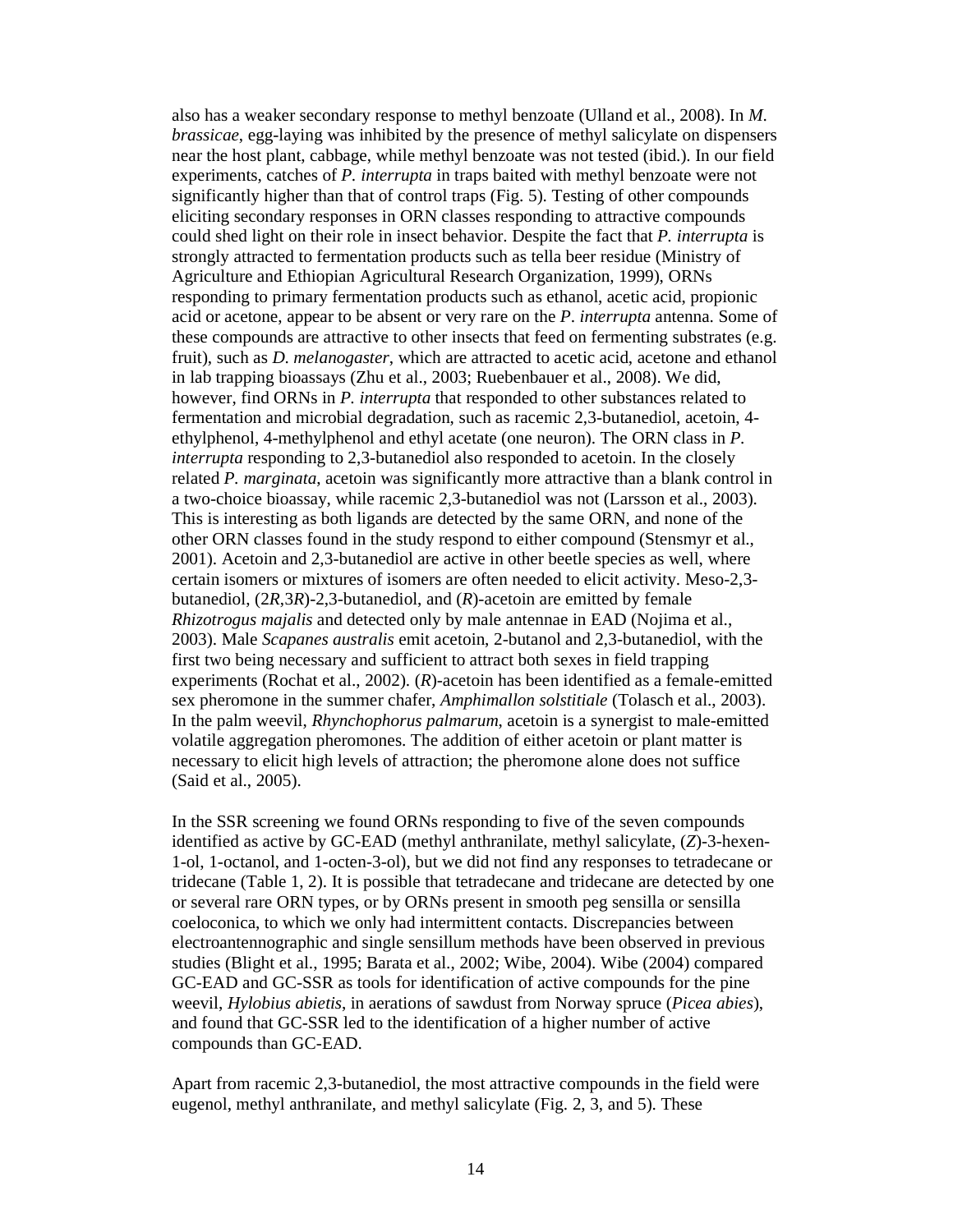compounds are common floral volatiles (Knudsen et al., 2006), with eugenol and methyl salicylate often found in aerations of *Acacia* spp. flowers (Lamarque et al., 1998). Methyl salicylate is also found in leaf odors (Light et al., 1993; Loughrin et al., 1997; Shulaev et al., 1997), and is a common defensive compound in higher plants in response to herbivory (Kessler and Baldwin, 2001). In field experiments, volatiles emitted from surrounding vegetation may thus include some of the compounds tested, or similar compounds, which could affect the results of field experiments. In the sites used, there is seasonal variation in vegetation: different species are present, and species are in different life stages: flowering, having seeds or fruit, or being purely vegetative. A salient example is sorghum, which has flowers and seeds in stages attractive to the beetles in October, but not in July. This also coincides with life cycle changes in the beetles, which may affect trap catch. Sorghum chafers mate and feed in July, while in October, the newly emerged adults only feed, before going into aestivation until July the following year. Experiments evaluating the effects of these factors are outside the scope of our study.

By using SSR to target a large fraction of the peripheral olfactory system, we identified racemic 2,3-butanediol as an efficient field attractant, without needing to test all of the 57 compounds in our screening that elicited response (Table 1, 2). This compound could be useful in future control or monitoring, especially since it is highly attractive to both male and female *P*. *interrupta*. Future field experiments should clarify which isomers of 2,3-butanediol (or mixtures thereof) are responsible for attraction. Field tests should also include other fruit- or flower-related compounds that activate so far untested ORN classes, as well as further compounds related to microbial degradation or fermentation, and blends of the best attractants. *P*. *interrupta* could also serve as a useful model for future research on host-search in a polyphagous fruit- and flower-feeding insect.

*Acknowledgments* – We thank the National Herbarium of Addis Ababa University (Science Faculty) for the identification of *A. figarianum*. We acknowledge the Plant Protection and Regulatory Department of Ministry of Agriculture and Rural Development of Ethiopia for providing traps for the field trapping experiments. This work was financed mainly by a grant from the Swedish International Development Agency (Sida/SAREC), for which the authors are grateful. In addition, Swedish support was supplied by the IC- $E^3$  Linnaeus program. The authors are also grateful for the complimentary financial support provided by the Ethiopian Institute of Agricultural Research, especially the secretariat for the Agricultural Research Fund.

#### REFERENCES

- ANDERSSON, M. N., LARSSON, M. C., and SCHLYTER, F. 2009. Specificity and redundancy in the olfactory system of *Ips typographus*: Single-cell responses to ecologically relevant odours. *J. Insect Physiol.* 55: 556-567.
- ARN, H., STÄDLER, E., and RAUSCHER, S. 1975. The electroantennographic detector a selective and sensitive tool in the gas chromatographic analysis of insect pheromones. *Z. Naturforsch.* 30: 722-725.
- BAKER, T. C., FADAMIRO, H. Y., and COSSÉ, A. A. 1998. Moth uses fine tuning for odour resolution. *Nature* 393: 530.
- BARATA, E. N., MUSTAPARTA, H., PICKETT, J. A., WADHAMS, L. J., and ARAUJO, J. 2002. Encoding of host and non-host plant odours by receptor neurones in the eucalyptus woodborer, Phoracantha semipunctata (Coleoptera: Cerambycidae). *Journal of Comparative Physiology A Sensory Neural and Behavioral Physiology* 188: 121-133.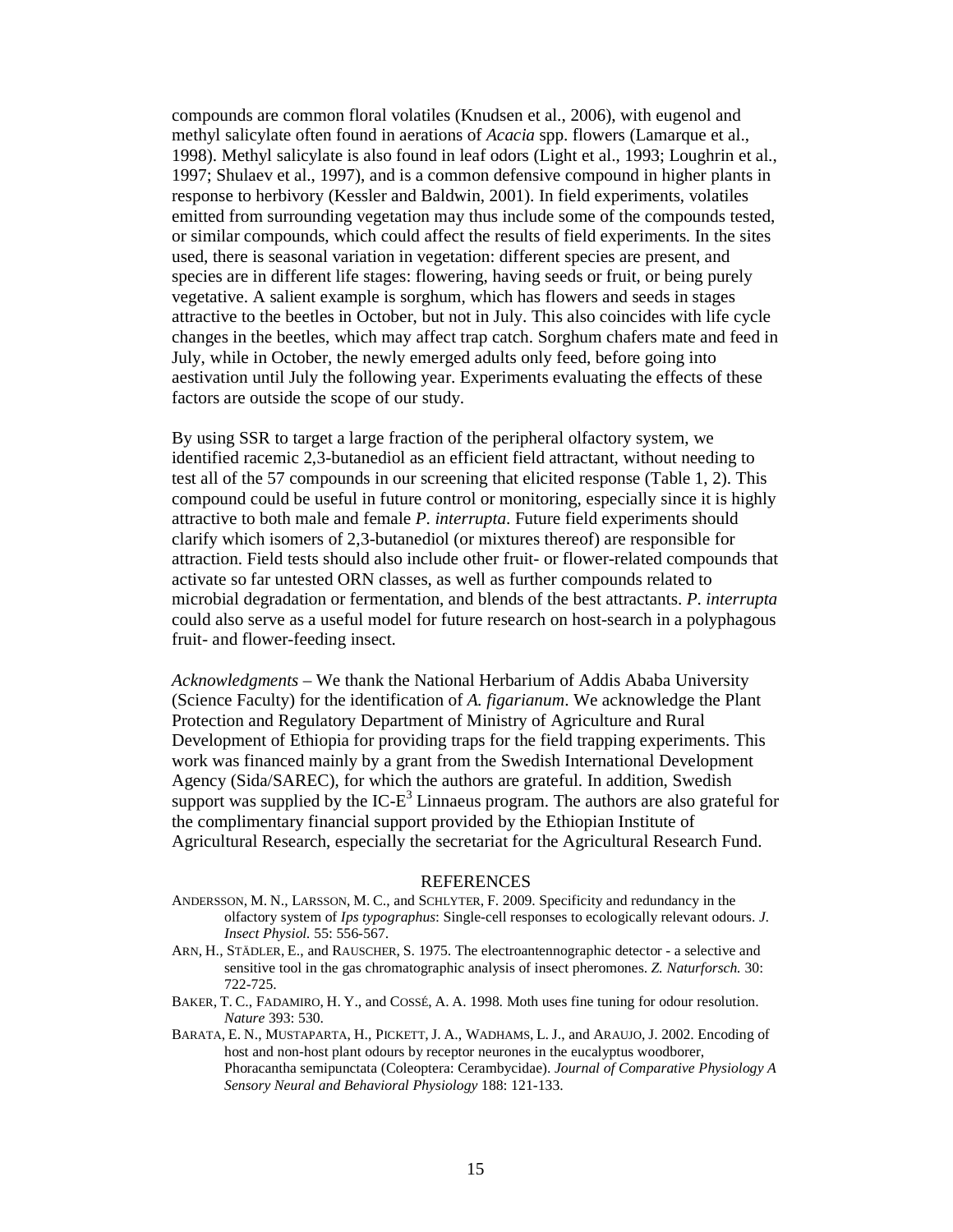- BIRGERSSON, G., and BERGSTRÖM, G. 1989. Volatiles released from individual spruce bark beetle entrance holes: Quantitative variations during the first week of attack. *J. Chem. Ecol.* 15: 2465-2483.
- BLIGHT, M. M., PICKETT, J. A., WADHAMS, L. J., and WOODCOCK, C. M. 1995. Antennal perception of oilseed rape, *Brassica napus* (Brassicaceae), volatiles by the cabbage seed weevil *Ceutorhynchus assimilis* (Coleoptera, Curculionidae). *Journal of Chemical Ecology* 21: 1649- 1664.
- BOUDHRIOUA, N., GIAMPAOLI, C., and BONAZZI, C. 2003. Changes in aromatic components of banana during ripening and air-drying. *Lebensm. Wiss. u. Technol.* 36: 633-642.
- BRUCE, T. J. A., WADHAMS, L. J., and WOODCOCK, C. M. 2005. Insect host location: a volatile situation. *Trends in Plant Science* 10: 269-274.
- CARASEK, E., and PAWLISZYN, J. 2006. Screening of Tropical Fruit Volatile Compounds Using Solid-Phase Microextraction (SPME) Fibers and Internally Cooled SPME Fiber. *J. Agric. Food Chem.* 54: 8688-8696.
- CHATONNET, P., DUBOURDIEU, D., BOIDRON, J.-N., and PONS, M. 1992. The Origin of Ethylphenols in Wines. *J. Sci. Food Agric.* 60: 165-178.
- CLARA, E. Q., GUILLERMO, S., and JORGE, A. P. 2007. Aroma volatile constituents of Colombian varieties of mango (*Mangifera indica* L.). *Flavour and Fragrance Journal* 22: 401-406.
- CLARK, R. O. S., and CROWE, T. J. 1978. The genus *Pachnoda* in Ethiopia. Identification, pest status and control of the species. Institute of Agricultural Research, Addis Ababa, Ethiopia. pp. 19.
- COSSE, A. A., TODD, J. L., and BAKER, T. C. 1998. Neurons discovered in male *Helicoverpa zea* antennae that correlate with pheromone-mediated attraction and interspecific antagonism. *J. Comp. Physiol. A* 182: 585-594.
- DONALDSON, J. M. I., MCGOVERN, T. P., and LADD, T. L. J. 1990. Floral Attractants for Cetoniinae and Rutelinae Coleoptera Scarabaeidae. *J. Econ. Entomol.* 83: 1298-1305.
- FISCHER, U., STRASSER, M., and GUTZLER, K. 2000. Impact of fermentation technology on the phenolic and volatile composition of German red wines. *Int. J. Food Sci. Technol.* 35: 81-94.
- GRUNSHAW, J. P. 1992. Field Studies on the Biology and Economic Importance of *Pachnoda interrupta*  (Coleoptera: Scarabaeidae) in Mali West Africa. *B. Entomol. Res.* 82: 19-27.
- HILLBUR, Y. 2001. Tracking the tiny Identification of sex pheromone of the pea midge as prerequisite for pheromone based monitoring. PhD Dissertation. Swedish University of Agricultural Sciences, Alnarp.
- HIWOT, L. 2000. Historical background on the pest status and control of sorghum chafer, *Pachnoda interrupta* (Coleoptera: Scarabaeidae) in Ethiopia. Proceedings of the Workshop on the Development of Monitoring and Control Strategy Against Sorghum Chafer, *Pachnoda interrupta* (Coleoptera: Scarabaeidae) in Ethiopia, Ministry of Agriculture, Addis Ababa, Ethiopia. 9-15.
- HUBEL, D. H. 1957. Tungsten microelectrode for recording from single units. *Science* 125: 549-550.
- IBÁÑES, E., LÓPEZ-SEBASTIÁN, S., RAMOS, E., TABERA,J., and REGLERO, G. 1998. Analysis of volatile fruit components by headspace solid-phase microextraction. *Food Chem.* 63: 281-286.
- JAGO, N. D. 1995. Population monitoring and crop loss assessment in integrated pest management of panicle pests of sorghum and pearl millet. pp. 103-113, *in* O. Youm (ed.) *Panicle Insect Pests of Sorghum and Pearl Millet*. ICRISAT, Niamey, Niger,
- KESSLER, A., and BALDWIN, I. T. 2001. Defensive function of herbivore-induced plant volatile emissions in nature. *Science* 291: 2141-2144.
- KNUDSEN, J. T., ERIKSSON, R., GERSHENZON, J., and STAHL, B. 2006. Diversity and distribution of floral scent. *Botan. Rev.* 72: 1-120.
- LAMARQUE, A. L., MAESTRI, D. M., ZYGADLO, J. A., and GROSSO, N. R. 1998. Volatile constituents from flowers of *Acacia caven* (Mol.) Mol. var. *caven*, *Acacia aroma* Gill. ex Hook., *Erythrina crista-galli* L. and *Calliandra tweedii* Benth. *Flavour and Fragrance Journal* 13: 266-268.
- LARSSON, M. C., HALLBERG, E., KOZLOV, M. V., FRANCKE, W., HANSSON, B. S., and LOFSTEDT, C. 2002. Specialized olfactory receptor neurons mediating intra- and interspecific chemical communication in leafminer moths *Eriocrania* spp. (Lepidoptera: Eriocraniidae). *J. Exp. Biol.* 205: 989-998.
- LARSSON, M. C., LEAL, W. S., and HANSSON, B. S. 2001. Olfactory receptor neurons detecting plant odours and male volatiles in *Anomala cuprea* beetles (Coleoptera: Scarabaeidae). *J. Insect Physiol.* 47: 1065-1076.
- LARSSON, M. C., STENSMYR, M. C., BICE, S. B., and HANSSON, B. S. 2003. Attractiveness of fruit and flower odorants detected by olfactory receptor neurons in the fruit chafer *Pachnoda marginata*. *J. Chem. Ecol.* 29: 1253-1268.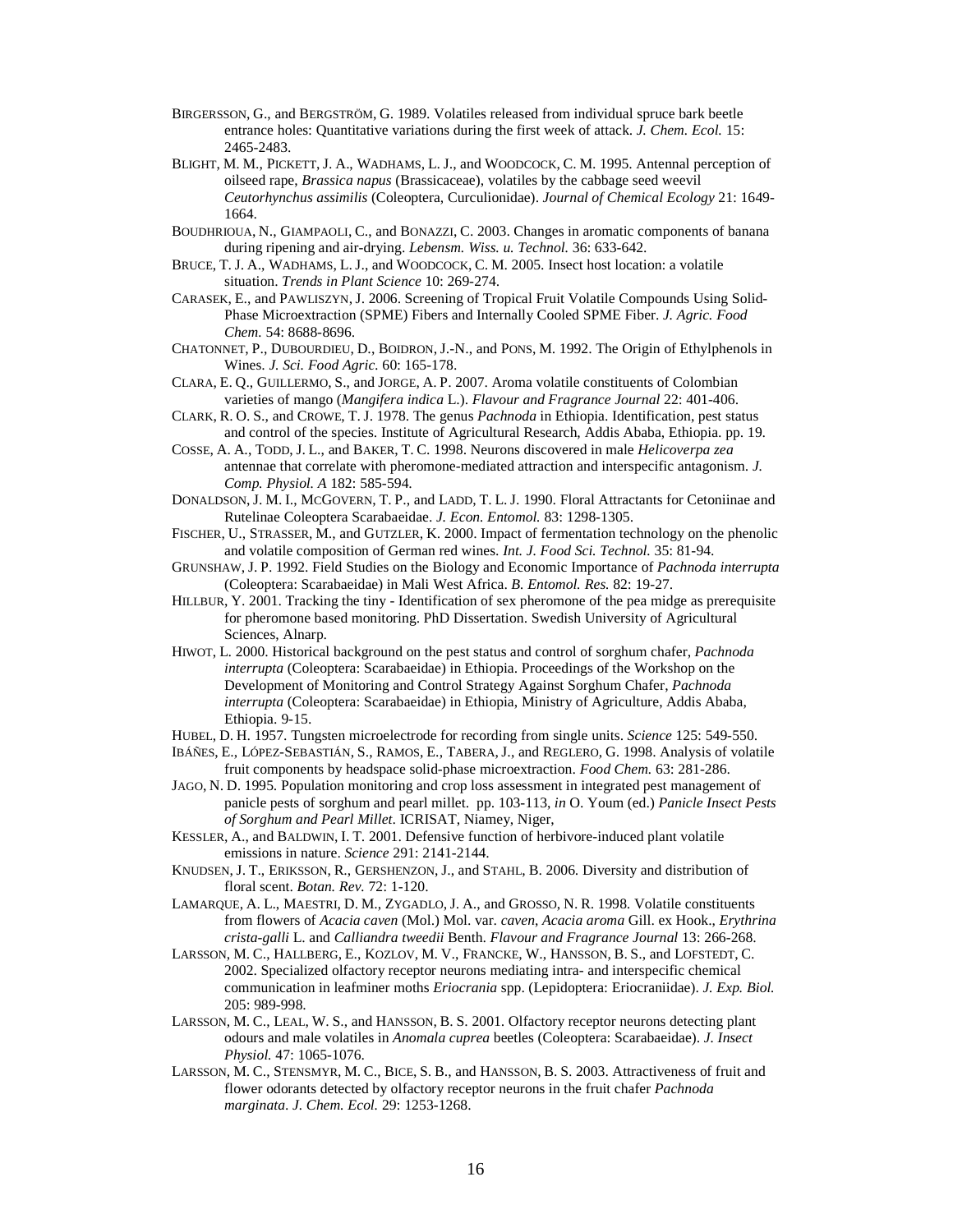- LEAL, W. S., MOCHIZUKI, F., WAKAMURA, S., and YASUDA, T. 1992. Electroantennographic detection of *Anomala cuprea* Hope (Coleoptera: Scarabaeidae) sex pheromone*. J. Appl. Entomol. Zool.* 27: 289-291.
- LIGHT, D., FLATH, R., BUTTERY, R., ZALOM, F., RICE, R., DICKENS, J., and JANG, E. 1993. Host-plant green-leaf volatiles synergize the synthetic sex pheromones of the corn earworm and codling moth (Lepidoptera). *Chemoecology* 4: 145-152.
- LINN, C. E., DAMBROSKI, H., NOJIMA, S., FEDER, J. L., BERLOCHER, S. H., and ROELOFS, W. L. 2005. Variability in response specificity of apple, hawthorn, and flowering dogwood-infesting *Rhagoletis* flies to host fruit volatile blends: implications for sympatric host shifts. *Entomol. Exp. App.* 116: 55-64.
- LOUGHRIN, J. H., POTTER, D. A., HAMILTON-KEMP, T. R., and BYERS, M. E. 1997. Diurnal emission of volatile compounds by Japanese beetle damaged grape leaves. *Phytochem.* 45: 919-923.
- MACKU, C., and JENNINGS, W. G. 1987. Production of Volatiles by Ripening Bananas. *J. Agric. Food Chem.* 35: 845-848.
- MINISTRY OF AGRICULTURE, and ETHIOPIAN AGRICULTURAL RESEARCH ORGANIZATION. 1999. Control measures used by farmers and associated problems. Proceedings of a Workshop on the Significance, Distribution and Control of Sorghum Chafer, *Pachnoda interrupta* (Olivier) (Coleoptera: Scarabaeidae) in Amhara and Afar regions, Ministry of Agriculture and Ethiopian Agricultural Research Organization, Addis Ababa, Ethiopia. 19-23.
- MUSTAPARTA, H. 2002. Encoding of plant odour information in insects: Peripheral and central mechanisms. *Entomol. Exp. App.* 104: 1-13.
- NOJIMA, S., SAKATA, T., YOSHIMURA, K., ROBBINS, P. S., MORRIS, B. D., and ROELOFS, W. L. 2003. Male-Specific EAD Active Compounds Produced by Female European Chafer *Rhizotrogus majalis* (Razoumowsky). *J. Chem. Ecol.* 29: 503-507.
- PANDIT, S. S., CHIDLEY, H. G., KULKARNI, R. S., PUJARI, K. H., GIRI, A. P., and GUPTA, V. S. 2009. Cultivar relationships in mango based on fruit volatile profiles. *Food Chemistry* 114: 363-372.
- POTTER, D. A., and HELD, D. W. 2002. Biology and Management of the Japanese Beetle. *Annu. Rev. Entomol.* 47: 175-205.
- RIGOUT, J. 1989. Beetles of the World. Sciences Nat, Venette.,
- ROCHAT, D., MORIN, J.-P., KAKUL, T., BEAUDOIN-OLLIVIER, L., PRIOR, R., RENOU, M., MALOSSE, I., STATHERS, T., EMBUPA, S., and LAUP, S. 2002. Activity of Male Pheromone of Melanesian Rhinoceros Beetle *Scapanes australis*. *J. Chem. Ecol.* 28: 479-500.
- RUEBENBAUER, A., SCHLYTER, F., HANSSON, B. S., LOFSTEDT, C., and LARSSON, M. C. 2008. Genetic variability and robustness of host odour preference in *Drosophila melanogaster*. *Curr. Biol.* 18: 1438-1443.
- SAID, I., RENOU, M., MORIN, J.-P., FERREIRA, J. M. S., and ROCHAT, D. 2005. Interactions between Acetoin, a Plant Volatile, and Pheromone In *Rhynchophorus palmarum*: Behavioral and Olfactory Neuron Responses. *J. Chem. Ecol.* 31: 1789-1805.
- SASTAWA, B. M., and LALE, N. E. S. 2000. Efficacy of host plant resistance, sowing date modification and intercropping as methods for the control of *Pachnoda interrupta* (Olivier) in pearl millet in the Nigerian Sudan savanna. *J. Arid Environ.* 46: 249-262.
- SCHMUTTERER, H. 1969. Pests of Crops in Northeast Africa and Central Africa. Gustav Fischer Verlag, Stuttgart, Portland-USA.,
- SHULAEV, V., SILVERMAN, P., and RASKIN, I. 1997. Airborne signaling by methyl salicylate in plant pathogen resistance. *Nature* 385: 718-720.
- STENSMYR, M. C., LARSSON, M. C., BICE, S., and HANSSON, B. S. 2001. Detection of fruit- and floweremitted volatiles by olfactory receptor neurons in the polyphagous fruit chafer *Pachnoda marginata* (Coleoptera: Cetoniinae). *J. Comp. Physiol. A* 187: 509-519.
- TASIN, M., BACKMAN, A.-C., CORACINI, M., CASADO, D., IORIATTI, C., and WITZGALL, P. 2007. Synergism and redundancy in a plant volatile blend attracting grapevine moth females. *Phytochem.* 68: 203-209.
- TASIN, M., BÄCKMAN, A.-C., BENGTSSON, M., IORIATTI, C., and WITZGALL, P. 2006. Essential host plant cues in the grapevine moth. *Naturwissen.* 93: 141-144.
- TOLASCH, T., SOLTER, S., TOTH, M., RUTHER, J., and FRANCKE, W. 2003. (R)-Acetoin-Female Sex Pheromone of the Summer Chafer *Amphimallon solstitiale* (L.). *J. Chem. Ecol.* 29: 1045- 1050.
- ULLAND, S., IAN, E., MOZURAITIS, R., BORG-KARLSON, A. K., MEADOW, R., and MUSTAPARTA, H. 2008. Methyl Salicylate, Identified as Primary Odorant of a Specific Receptor Neuron Type, Inhibits Oviposition by the Moth *Mamestra Brassicae* L. (Lepidoptera, Noctuidae). *Chem. Senses* 33: 35-46.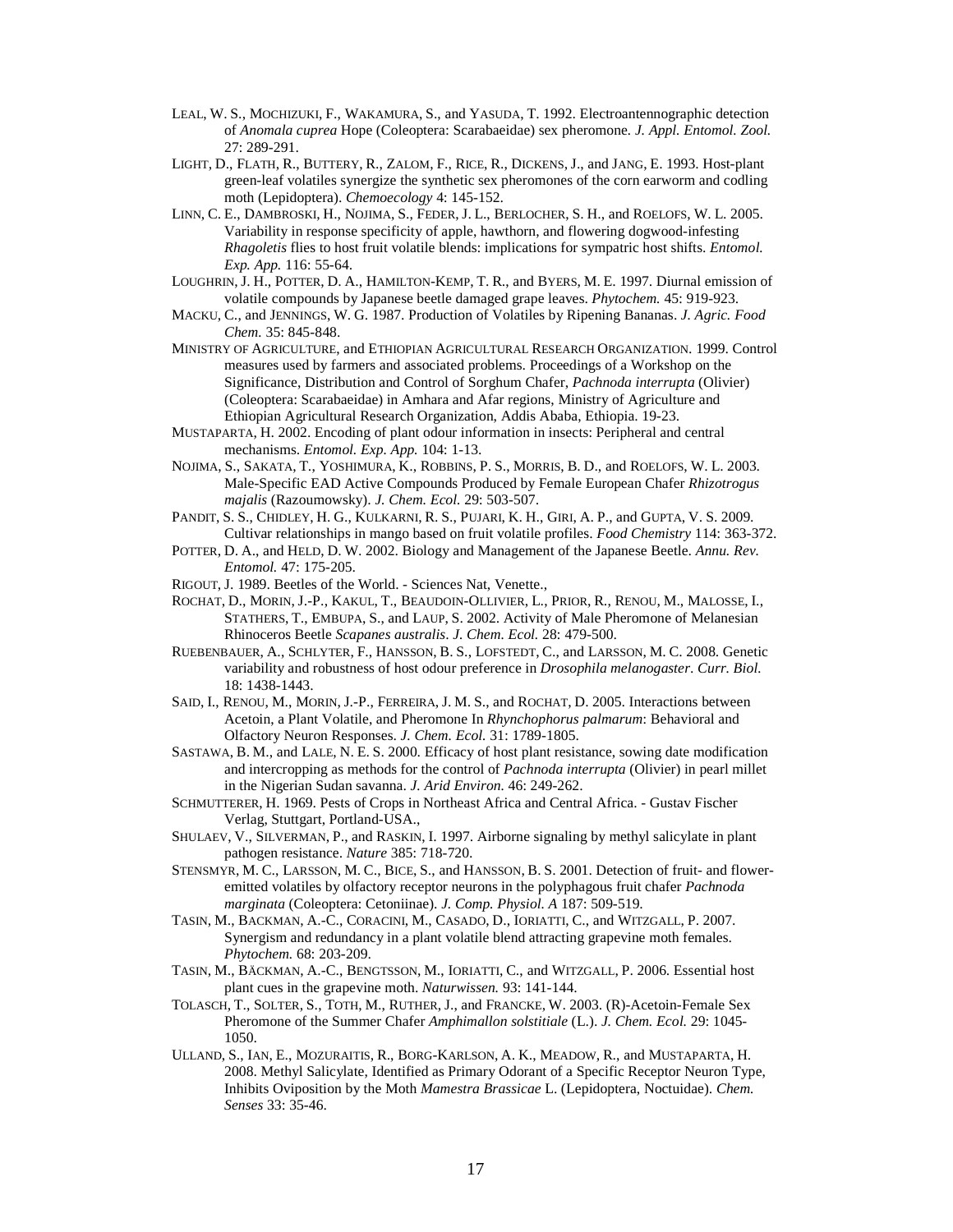- WIBE, A. 2004. How the choice of method influence on the results in electrophysiological studies of insect olfaction. *J. Insect Physiol.* 50: 497-503.
- WOJTASEK, H., HANSSON, B. S., and LEAL, W. S. 1998. Attracted or Repelled? A Matter of Two Neurons, One Pheromone Binding Protein, and a Chiral Center. *Biochem. Biophys. Res. Commun.* 250: 217-222.
- WOLDE-HAWARIAT, Y., SEYOUM, E., JEMBERE, B., NEGASH, M., HANSSON, B. S., and HILLBUR, Y. 2007. Behavioural and electrophysiological response of sorghum chafer *Pachnoda interrupta* (Coleoptera: Scarabaeidae) to plant compounds. *Int. J. Trop. Insect Sci.* 27: 53-61.
- WU, W. Q., HANSSON, B. S., and LOFSTEDT, C. 1995. Electrophysiological and behavioural evidence for a fourth sex pheromone component in the turnip moth, Agrotis segetum. *Physiological Entomology* 20: 81-92.

XIAO, Z., and PING, X. 2007. Acetoin metabolism in bacteria. *Cr. Rev. Microbiol* 33: 127-140.

- YITBAREK, W. H., and HIWOT, L. 2000. Yield loss assessment of sorghum chafer, *Pachnoda interrupta*  (Coleoptera: Scarabaeidae) in Ethiopia. Proceedings of the Workshop on the Development of Monitoring and Control Strategy Against Sorghum Chafer, *Pachnoda interrupta* (Coleoptera: Scarabaeidae) in Ethiopia, Ministry of Agriculture, Addis Ababa, Ethiopia. 40-43.
- ZHU, J., PARK, K.-C., and BAKER, T. C. 2003. Identification of odors from overripe mango that attract vinegar flies, *Drosophila melanogaster*. *J. Chem. Ecol.* 29: 899-909.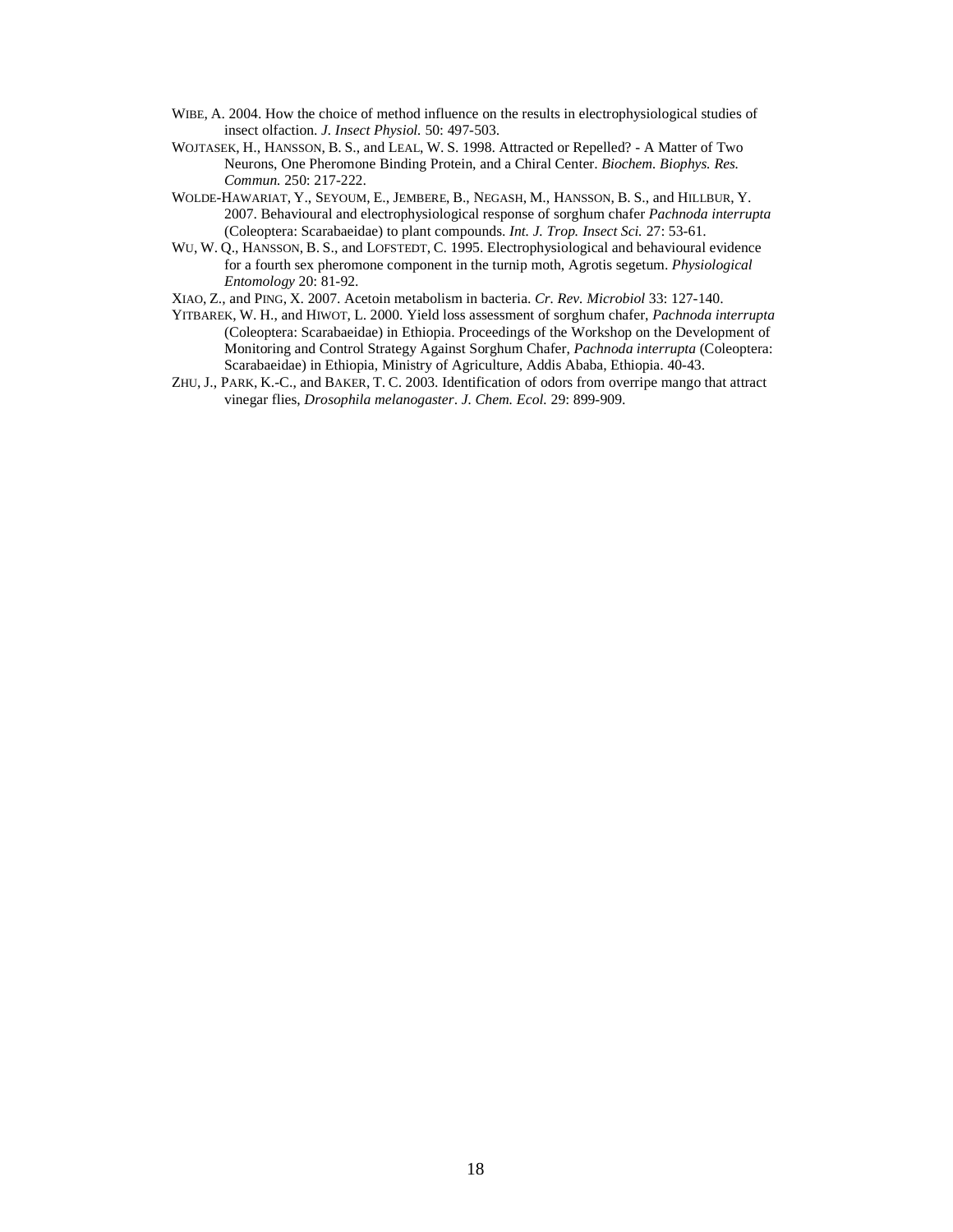Table 1. Synthetic compounds used for single cell screening.

|     | # Compound                    |    | S CAS      | %    | #   | Compound                                   | S CAS        | %    |
|-----|-------------------------------|----|------------|------|-----|--------------------------------------------|--------------|------|
|     | *1 4-Ethylphenol              | A  | 123-07-9   | 99   | * 8 | $(\pm)$ - <i>beta</i> -Caryophyllene       | H 87-44-5    | 98,5 |
|     | *1 4-Methylphenol             | Α  | 106-44-5   | 99   | * 8 | (-)-trans-Citronellol                      | H 106-22-9   | 95   |
|     | *2 (E)-2-Hexenal              | н  | 6728-26-3  | 98   | * 8 | Geraniol                                   | H 106-24-1   | 98   |
|     | *2 (E)-2-Hexen-1-ol           | н. | 928-95-0   | 96   | * 8 | Geranyl acetate                            | H 105-87-3   | 98   |
|     | *2 (E)-2-Hexenyl acetate      | н  | 2497-18-9  | 98   | * 8 | $(\pm)$ -Linalool                          | H 78-70-6    | 97   |
|     | * 2 ( <i>E</i> )-3-Hexen-1-ol | н. | 928-97-2   | 98   | * 8 | Linalool oxides                            | H n/a        | 97   |
|     | *2 (Z)-3-Hexen-1-ol           |    | H 928-96-1 | 98   | 8   | Methyl jasmonate                           | H 1211-29-6  | 95   |
|     | *2 (Z)-3-Hexenyl acetate      | н  | 3681-71-8  | 98   | 8   | Nerolidol                                  | H 7212-44-4  | 98   |
|     | 3 Hexanal                     |    | H 66-25-1  | 98   | 9   | $(\pm)$ - <i>delta</i> -Decalactone        | H 705-86-2   | 98   |
|     | *3 1-Hexanol                  | н. | 111-27-3   | 98   | 9   | $(\pm)$ -gamma-Decalactone                 | H 706-14-9   | 97   |
|     | *3 Hexyl acetate              |    | H 142-92-7 | 98   | 9   | $(\pm)$ -gamma-Hexalactone                 | H 695-06-7   | 98   |
|     | *3 Nonanal                    |    | H 124-19-6 | 95   | * 9 | $(\pm)$ -gamma-Nonanlactone                | H 104-61-0   | 97   |
|     | 3 1-Nonanol                   |    | H 143-08-8 | 99,5 | 9   | $(\pm)$ -gamma-Octalactone                 | H 104-50-7   | 97   |
|     | *3 1-Octanol                  | н. | 111-87-5   | 99,5 | 9   | $(\pm)$ -gamma-Undecalactone               | H 104-67-6   | 99   |
|     | $*3$ ( $\pm$ )-3-Octanol      |    | H 589-98-0 | 99   |     | 10 (±)-Ethyl 3-hydroxybutyrate H 5405-41-4 |              | 97   |
|     | *3 (±)-1-Octen-3-ol           | н  | 3391-86-4  | 98   |     | * 10 (Z)-3-Hexenyl butyrate                | H 16491-36-4 | 98   |
|     | *4 Anethole                   | н. | 4180-23-8  | 99   |     | * 10 (Z)-3-Hexenyl isobutyrate             | H 41519-23-7 | 98   |
|     | * 4 Benzaldehyde              | н  | 100-52-7   | 99,5 |     | * 10 (Z)-3-Hexenyl tiglate                 | H 67883-79-8 | 97   |
| * 4 | Benzylalcohol                 | н  | 100-51-6   | 99   |     | * 11 Butyl butyrate                        | H 109-21-7   | 98   |
|     | * 4 Eugenol                   |    | H 97-53-0  | 98   |     | * 11 Ethyl butyrate                        | H 105-54-4   | 99   |
|     | *4 Methyl benzoate            |    | H 93-58-3  | 99   |     | *11 Ethyl hexanoate                        | H 123-66-0   | 99   |
|     | 4 Methyl anthranilate         | н  | 134-20-3   | 99   |     | 11 Ethyl propionate                        | H 105-37-3   | 99   |
|     | *4 2-Phenylethanol            |    | H 60-12-8  | 98   |     | *11 Hexyl butyrate                         | H 2639-63-6  | 98   |
|     | * 4 2-Phenylethyl propionate  |    | H 122-70-3 | 98   |     | 11 Methyl butyrate                         | H 623-42-7   | 99   |
| * 5 | $(\pm)$ -Acetoin              |    | A 513-86-0 | 97   |     | *11 Methyl hexanoate                       | H 106-70-7   | 99   |
|     | *5 racemic 2,3-Butanediol     |    | A 513-85-9 | 99   |     | *11 Methyl octanoate                       | H 111-11-5   | 99   |
| 5.  | Carvacrol                     | A  | 499-75-2   | 98   |     | 11 Methyl propionate                       | H 554-12-1   | 99   |
|     | 5 Cinnamic aldehyde           | A  | 104-55-2   | 98   |     | * 11 Propyl butyrate                       | H 105-66-8   | 99   |
|     | *5 Methyl cinnamate           | A  | 103-26-4   | 99   |     | * 12 Butyl isobutyrate                     | H 97-87-0    | 97   |
|     | *5 Methyl salicylate          |    | A 119-36-8 | 99   |     | 12 Hexyl hexanoate                         | H 6378-65-0  | 97   |
|     | *5 Phenylacetaldehyde         | A  | 122-78-1   | 90   |     | * 12 Isoamyl acetate                       | H 123-92-2   | 98   |
|     | *5 Phenylacetonitrile         | A  | 140-29-4   | 99   |     | * 12 Isoamyl butyrate                      | H 106-27-4   | 98   |
|     | *5 Thymol                     |    | A 89-83-8  | 99,5 |     | 12 Isobutyl acetate                        | H 110-19-0   | 99,8 |
|     | *6 Butyric acid               |    | H 107-92-6 | 99   |     | *12 Isobutyl isobutyrate                   | H 97-85-8    | 99   |
|     | *6 N-Caproic acid             |    | H 142-62-1 | 99,5 |     | 12 Isopentyl isobutyrate                   | H 2050-01-3  | 98   |
|     | *6 Isovaleric acid            |    | H 503-74-2 | 98   |     | * 12 Isopropyl acetate                     | H 108-21-4   | 99,8 |
|     | 6 Valeric acid                |    | H 109-52-4 | 99,8 |     | 13 Acetic acid                             | P 64-19-7    | 99   |
|     | *7 Isoamylalcohol             |    | H 123-51-3 | 98   |     | 13 Acetone                                 | P 67-64-1    | 99,9 |
|     | *7 6-Methyl-5-hepten-2-one    |    | H 78-70-6  | 99   |     | 13 Ethanol                                 | P 64-17-5    | 99   |
|     | 7 Tetradecane                 |    | H 629-59-4 | 99,5 |     | *13 Ethyl acetate                          | P 141-78-6   | 99,5 |
|     | 7 Tridecane                   |    | H 629-50-5 | 99,5 |     | 13 Propionic acid                          | P 79-09-4    | 99,5 |

\*, compound active in single sensillum recordings

#, screening blend

S, solvent used (A, acetone, H, hexane, P, paraffin oil)

CAS, Chemical Abstracts Service number

%, minimum purity in percent